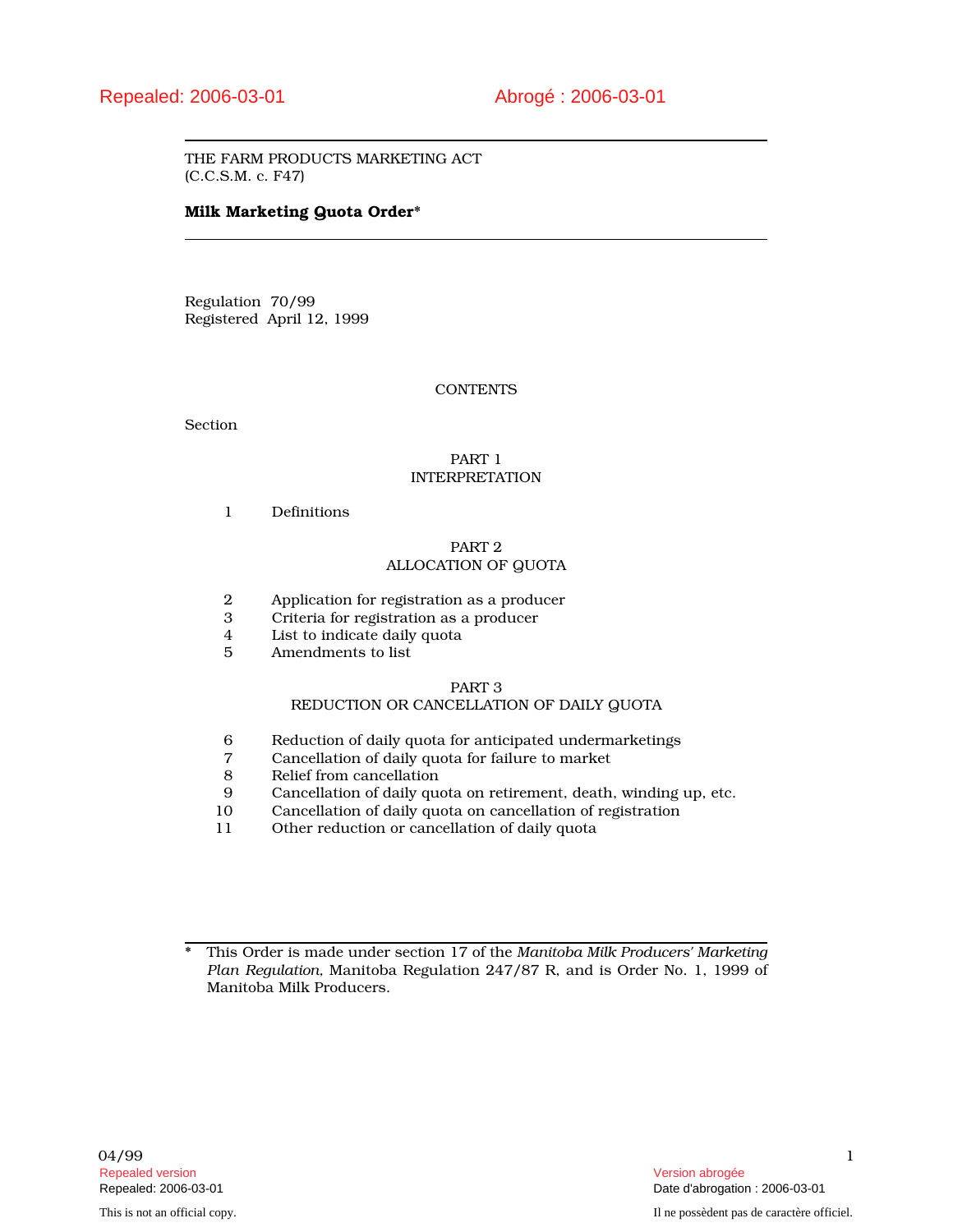## PART 4

## NON-TRANSFERABILITY OF DAILY QUOTA AND PROCEEDS

- 12 Quota belongs to the Board
- 13 Quota non-transferable by producer
- 14 Monthly quota exchange system proceeds not transferable

# PART 5

# **PROHIBITIONS**

# 15 Prohibitions

#### PART 6 GENERAL

- 16 Effect of sharing
- 17 Step-transactions prohibited

# PART 7

# CHANGES IN BENEFICIAL OWNERSHIP OF REGISTERED PRODUCERS

- 18 Definitions
- 19 Transfers by a substantial holder
- 20 Bankruptcy or receivership of a controlling party
- 21 False or misleading information re transfers
- 22 Reduction of requirements re certain transfers

# PART 8

# ASSOCIATION OF REGISTERED PRODUCERS

- 23 Deemed association
- 24 Association of registered producers
- 25 False or misleading information re association

#### PART 9 RE-ALLOTMENT OF QUOTA

- 26 Complete farm sales
- 27 Lease of a complete farm
- 28 Bankruptcy or receivership of a registered producer
- 29 Re-allotment of daily quota on death, disability or retirement
- 30 Re-allotment of daily quota on establishment of family partnership
- 31 Re-allotment of daily quota on establishment of a corporation
- 32 Partial and complete re-allotment of daily quota to related persons
- 33 Re-allotment of daily quota on merger of registered producers

# PART 10

# MONTHLY QUOTA EXCHANGE SYSTEM

- 34 Re-allotment under system
- 35 Acceptance of applications discretionary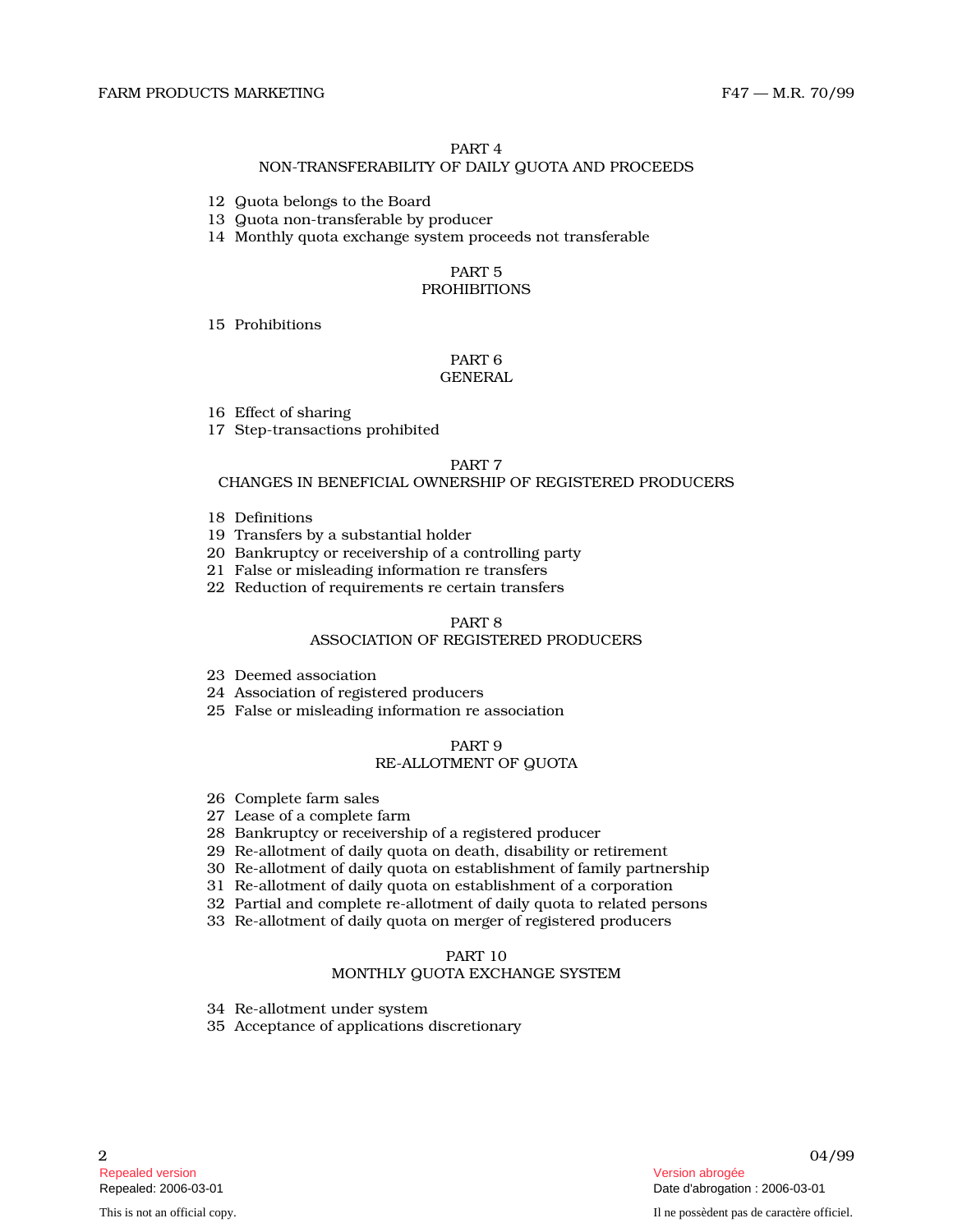#### PART 11 **FACILITIES**

- 36 Quota to be allotted for a facility
- 37 Standards for equipping and operating facilities
- 38 Relocation of facilities
- 39 Emergency relocation
- 40 Examination of facilities

# PART 12 REPEAL AND COMING INTO FORCE

- 41 Repeal
- 42 Coming into force

SCHEDULE "A" - Monthly Quota Exchange System

SCHEDULE "B" - Cream Conversion System

# PART 1

# INTERPRETATION

#### Definitions

1 In this order.

"Board" means Manitoba Milk Producers or the Board of Directors of Manitoba Milk Producers, or both, as the context may require;

"cow" means a mature female of domestic cattle, species *Bos taurus* ;

"**daily quota**" means a base, expressed in kilograms of butterfat per day, allotted to a registered producer by the Board;

"dairy cows" means cows kept by a registered producer for the purpose of marketing milk from such cows;

"dairy year" means the twelve month period commencing August 1st in each year and ending July 31st in the following year;

"facility" means any building, structure, equipment or land used in connection with the production of the regulated product;

**"immediate family"** means an individual's grandfather, grandmother, father, mother, husband, wife, son, daughter, brother, sister, grandson, granddaughter, son-in-law, daughter-in-law, grandson-in-law and granddaughter-in-law;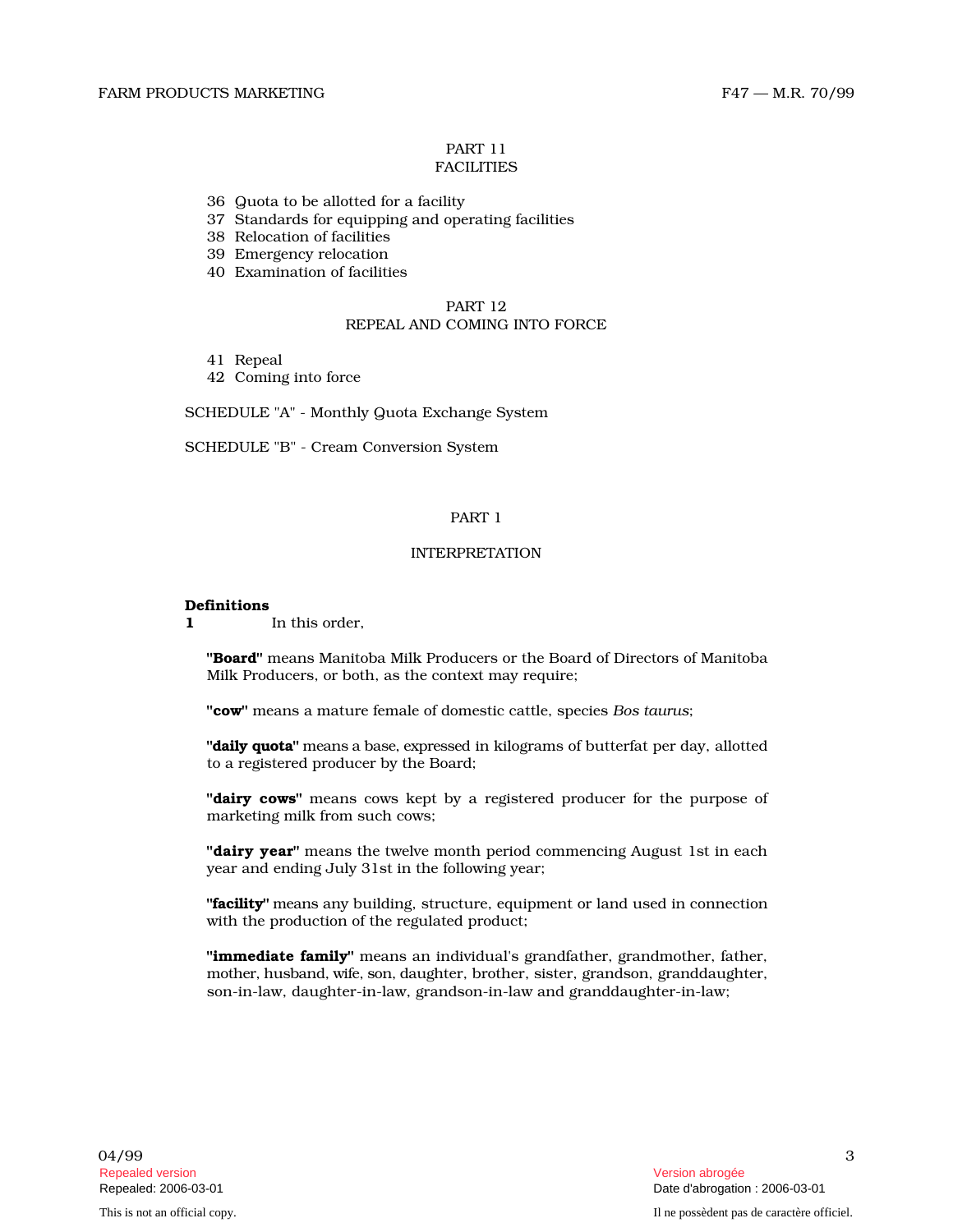with the same corporation, firm or individual.

#### PART 2

# ALLOTMENT OF QUOTA

# Application for registration as a producer

**2** A person may apply to the Board for registration as a registered producer.

# Criteria for registration as a producer

3 Each applicant for registration as a registered producer must meet the following criteria:

(a) the applicant must be the registered owner or the sole operator of a dairy farm th at mee ts all of the r e qu irements for buildings, equipment, operation, and herd health set out in *The Dairy Act* and the regulations made under that Act;

(b) the dairy farm referred to in clause (a) of the applicant must be in a n acceptable location for milk pick-up and must meet the Board's driveway policy; and th e applicant must agree to pay to the Board the transportation charges to b e applied to his deliveries basis the monthly pick-up charges established from time to time; and

(c) if the applicant is a n ew p r o d uce r, the appli c ant must be entitled to be allotted a daily quota of at least 1 kilogram of butterfat per day.

# List to indicate daily quota

Facture Interaction to the contract of the same process in the layer contract of the same interaction of the contract of the same corporation. If the contract jointly by them, when the contract jointly by since a contract **4** Subject to the provisions of this order, a registered producer's daily qu o ta s h all be e qu al to the n u mb er of kil o grams of butterfat per day shown opposite his name under the column "daily quota" on the list of registered producers app r oved by the Board on the 30th day of July, 1991, as same may be amended by resolution of the Board from time to time to reflect alterations or additions or deletions to same.

# Amendments to list

5(1) The Board may also, by resolution, amend the list referred to in section 4 from time to time to

(a) increase or decrease the daily quota of registered producers on a pro rata basis (or on such other basis as may be determined by the Board) to reflect the share of the estimated Canadian requirements for milk available for production in Manitoba in any period of time;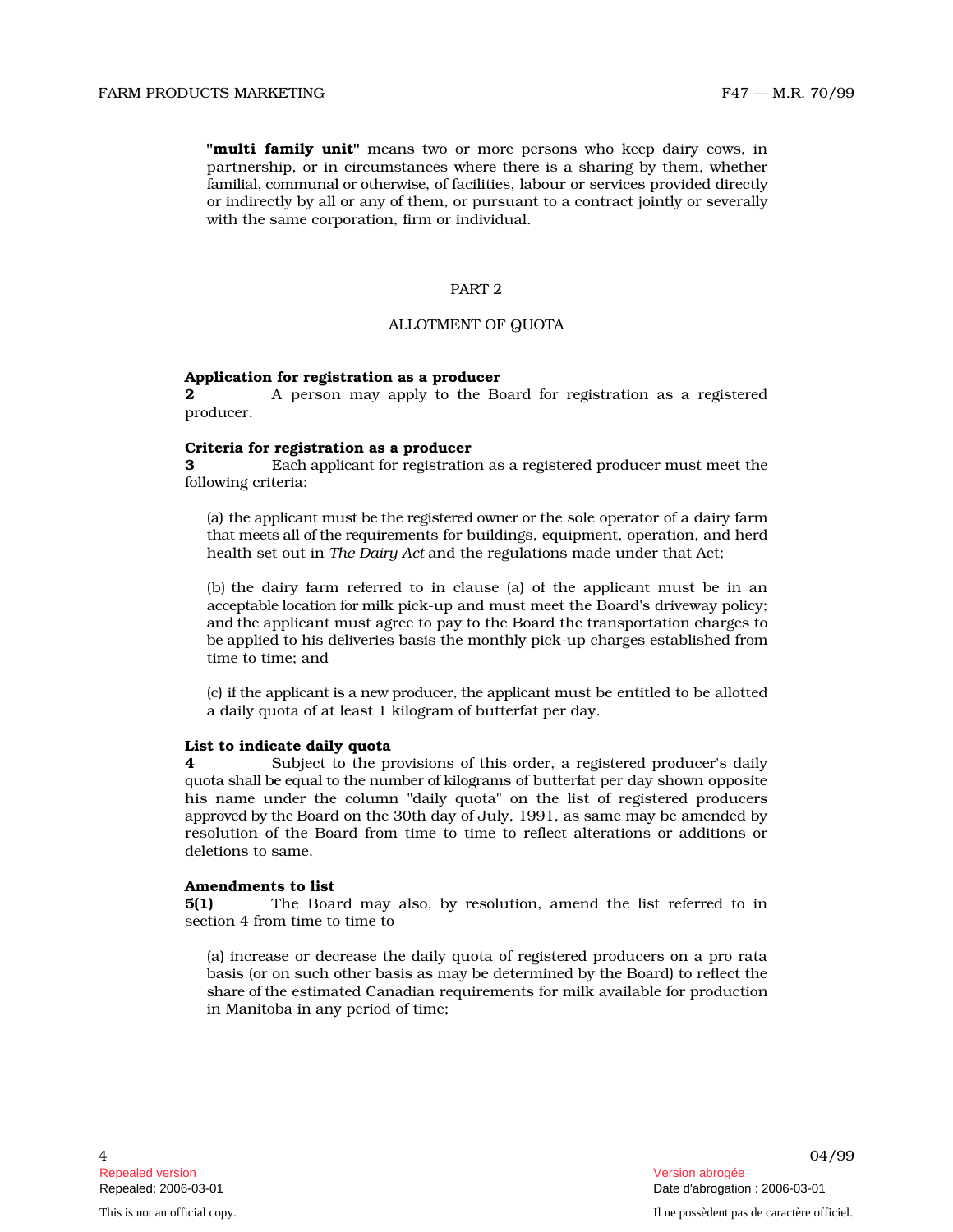(b) as provided in this Order; or

(c) to otherwise distribute equitably among registered producers a share of the market for milk anticipated to be produced in Manitoba.

5(2) The Board may also increase the daily quota of each registered producer (or of the person to whom the daily quota of such producer was re-allotted under Part 11) by the number of kilograms shown opposite that producer's name on the list r e ferr ed to in sec t i on 4 u n d er t he column "cutback" as same may be amended from time to time.

5(3) In the event that a producer does not fill 98% of his daily quota in the month that it is issued, that portion of unused daily quota that is the difference between the producer's total production for the month and 98% of the producer's total monthly quota shall be set aside as unused quota credits. Unused quota credits may be made available to the producer in a future month when his production exceeds the producers quota.

No registered producer shall hold more than 30 times his daily quota as unused quota credits at any time. Any quota credits in excess of 30 times his daily quota that are the result of under-utilization of quota shall be subject to the provisions of section 6, section 7 and section 11 hereof.

5(4) The Board may, upon special request by a registered producer, grant special quota credits in addition to that producer's daily quota and unused quota credits in circumstances where the registered producer has suffered a catastrophe. Any special quota credits granted by the Board shall be granted subject to specific terms and conditions to be set by the Board at the time such credits are granted and may be used by the registered producer when his production in any month exceeds 30 times his daily quota.

# PART 3

## REDUCTION OR CANCELLATION OF DAILY QUOTA

#### Reduction of daily quota for anticipated undermarketings

6 The daily quota of a registered producer may be reduced for the balance of a dairy year if such producer's marketings during a portion of that dairy year are such that the Board anticipates that such producer will not market a quantity of butterfat in the form of milk during that dairy year equal to the total amount of butterfat in the form of milk he is entitled to deliver pursuant to his daily quota.

## Cancellation of daily quota for failure to market

7 Where a registered producer fails to market milk through the Board for two consecutive calendar months, the daily quota allotted to such producer may be cancelled by the Board.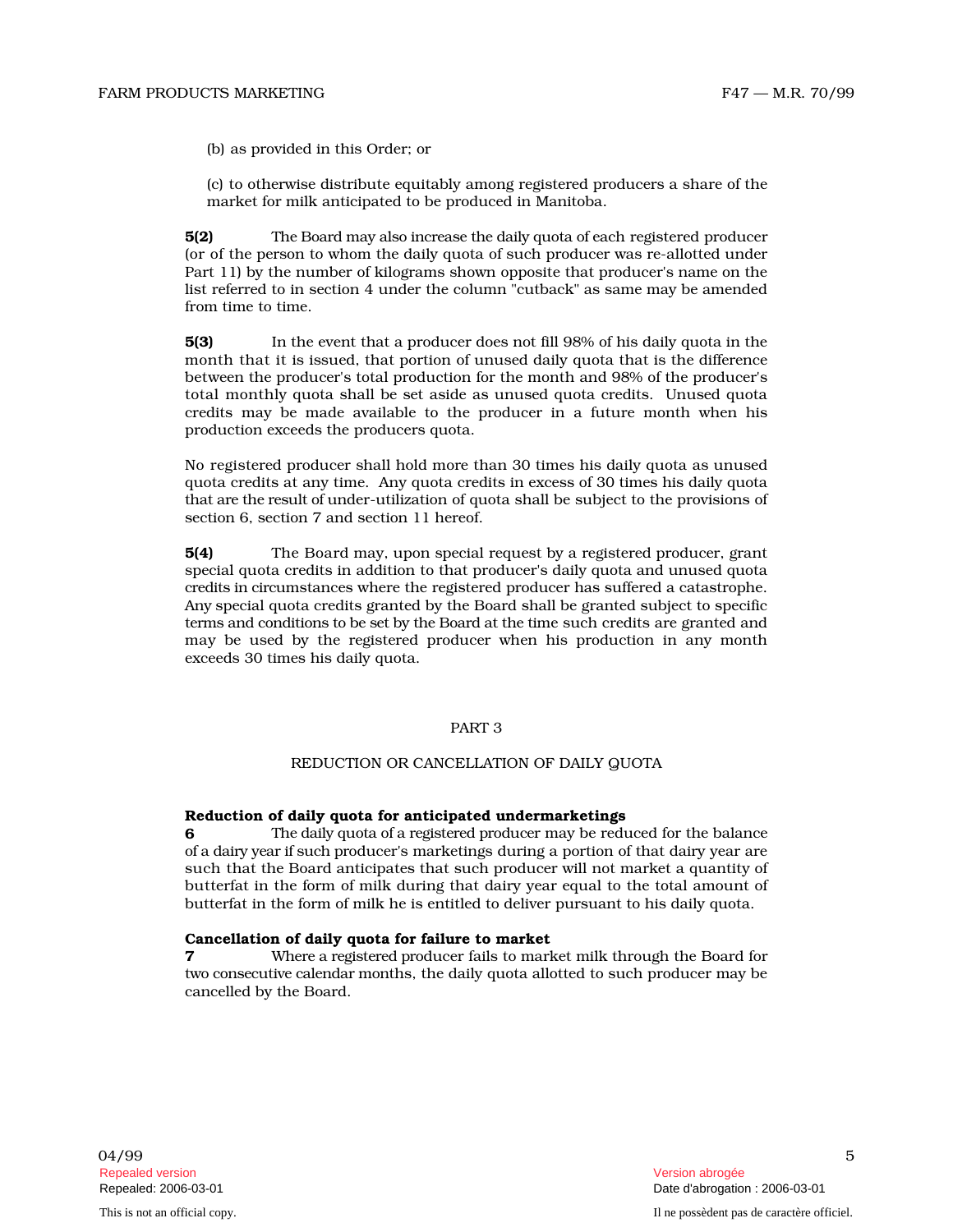# Relief from cancellation

8 The Board may exempt a registered producer from the provisions of section 6 and section 7 or otherwise modify the impact of same, if such registered producer

(a) has received permission from the Board in writing, because of major repairs and/or renovations to his facility, to temporarily curtail milk marketing, provided a written application for such permission has been received by the Board at least one month in advance of the commencement of such major repairs and/or renovations;

(b) was unable to market all of his milk because such milk did not meet the standards established by the Board for acceptable milk, provided satisfactory p roof as to the qu an tum of such milk and its disposal is submitted to the Board in writing;

(c) was unable to market a quantity of milk because of a catastrophe. For the purpose of this clause a catastrophe must be a situation over which the producer has little or no control and which suddenly affects the production of his dairy cows. A catastrophe may include a severe illness or the death of a principal day to day operator of the milk production business, the sudden death of a significant portion of a dairy herd, the destruction of a producer's facilities by fire or some other cause beyond his control, a severe infection of the dairy cows in his herd by an uncontrollable disease or disease which requires the slaughter of the dairy cows by public health authorities. The producer must apply to the Board in writing as soon as reasonably possible following such event;

(d) has received permission from the Board in writing, to reduce or close down his facility as a result of a notification to the Board in writing that he plans to offer the daily quota allotted to him on the Monthly Quota Exchange System, subject to such terms and conditions as the Board may establish at the time such permission is granted; or

(e) has otherwise obtained permission from the Board in writing to reduce his marketings for a period of time, subject to such terms and conditions as the Board may establish at the time such permission is granted.

# Cancellation of daily quota on retirement, death, winding up, etc.

9(1) The Board may cancel a daily quota in the event of the death of a registered producer, the winding up or dissolution of a registered producer that is a corporation, or the dissolution of a registered producer that is a partnership.

9(2) The Board may also cancel the daily quota allotted to a registered producer in the event a registered producer receives permission from the Board u n d er clause 8(d) or 8(e) and fails to meet the terms and conditions established by the Board in granting such permission.

# Cancellation of daily quota on cancellation of registration

10 The daily quota of a person shall be automatically cancelled in the event he ceases to be a registered producer.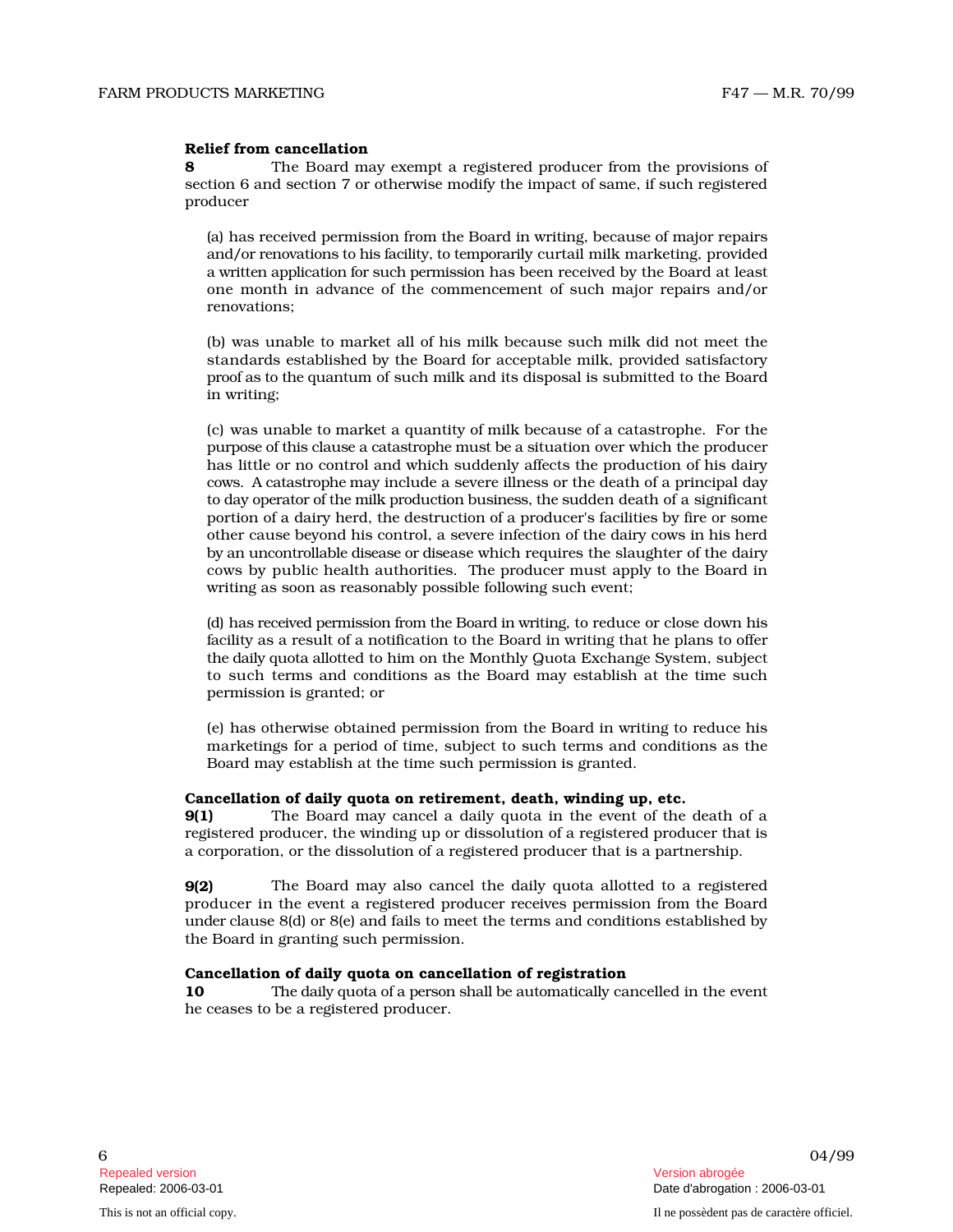#### Other reduction or cancellation of daily quota

11 The B o ard m ay s u s p end, reduce or cancel, either on a temporary basis or on a permanent basis, a daily quota

(a) as set out in this Order;

(b) where a registered producer has failed to comply with any regulation, order, or directive of the Board;

(c) where a registered producer has failed to comply with the regulations under *The Dairy Act*, or where his dairy farm fails to meet the requirements for building, equipment, operation, and herd health set out in The Dairy Act or regulations made under that Act;

(d) where a registered producer delivers milk that does not meet the standard of acceptable milk as defined by an order or regulation of the Board;

(e) where a registered producer has entered into a contract or agreement that would deprive him of his right to the proceeds from the marketing of milk produced by his dairy cows or to his right to the proceeds from the Monthly Quota Exchange system;

(f) where a registered producer becomes insolvent or bankrupt or applies for a receiving order or has such an order made against it or takes any benefit from any Act for the time being in force for the relief of insolvent debtors, or if a rece iver is appointed with respect to the facilities used by a registered producer; or

(g) if the Board has reasonable grounds for believing that such action is in the interests of Manitoba producers and the milk industry.

# PART 4

# NON-TRANSFERABILITY OF DAILY QUOTA AND PROCEEDS

#### Quota belongs to the Board

12 Quotas belong to the Board.

#### Quota non-transferable by producer

13 No person shall

(a) transfer, assign, or sell a daily quota to another person; or

(b) offer to transfer, assign, or sell a daily quota to another person, or receive payment for a daily quota, or offer to buy a daily quota from a producer, or make a payment to a producer for a daily quota.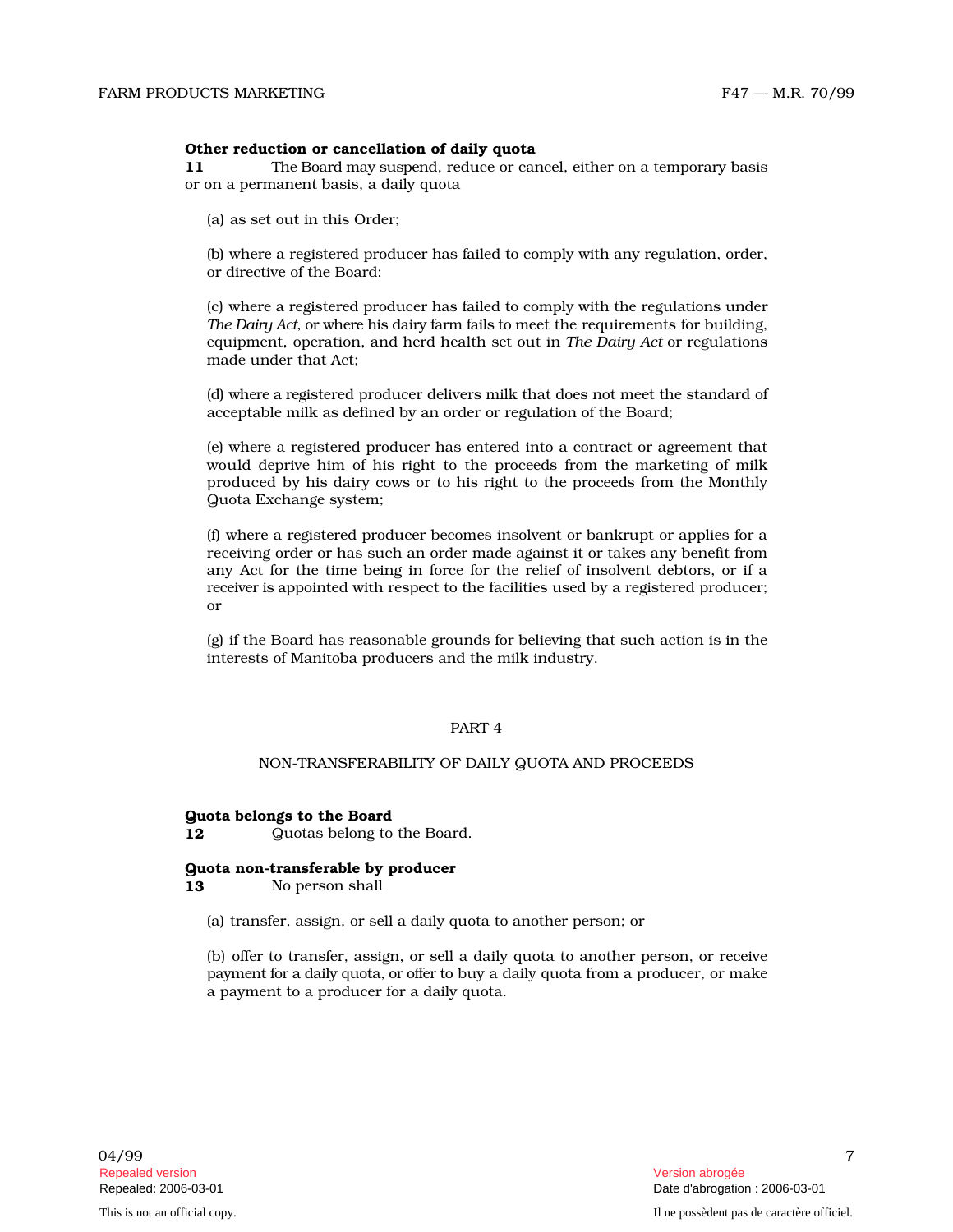# Monthly quota exchange system proceeds not transferable

14 No p e r s on s h all offer to ass i gn or assign a payment or an entitlement to a payment or an anticipated payment to the receipt of proceeds from the Monthly Q u o ta Exc h an ge Sy s t em to another person without the prior written consent of the Board.

# PART 5

# PROHIBITIONS

# Prohibitions

15(1) Except as authorized by the Board in writing, no person shall market milk unless he has been allotted a daily quota by the Board.

 $15(2)$ p e r s on to wh om a d aily q u o ta h as been all ott ed shall market milk o th er th an milk t aken fr om d ai ry c ows in or on a facility situate on the location that has been specified by the Board for the milking of his dairy cows.

 $15(3)$ p e r s on to wh om a d aily q u o ta h as been all ott ed shall market milk except to the Board.

# PART 6

# **GENERAL**

# Effect of sharing

16 Where two or more persons keep dairy cows in partnership, or in c i r c u m s t ances in which there is a sharing by them whether familial, communal, or o th e rwise, of facilities, equipment, labour or services provided directly or indirectly by all or any of them, or pursuant to a contract jointly or severally with the same corporation, firm, or individual, for the purpose of this Order, the milk marketed by o ne of those persons may be treated by the Board as having been marketed by the other or others.

# Step-transactions prohibited

17 N o twi th s t an d i ng anyth i ng contained in this Order, the Board may take appropriate action to prevent a person from acquiring control of, or acquiring a direct or indirect interest in daily quotas through a process:

(a) that involves more than one application to the Board; or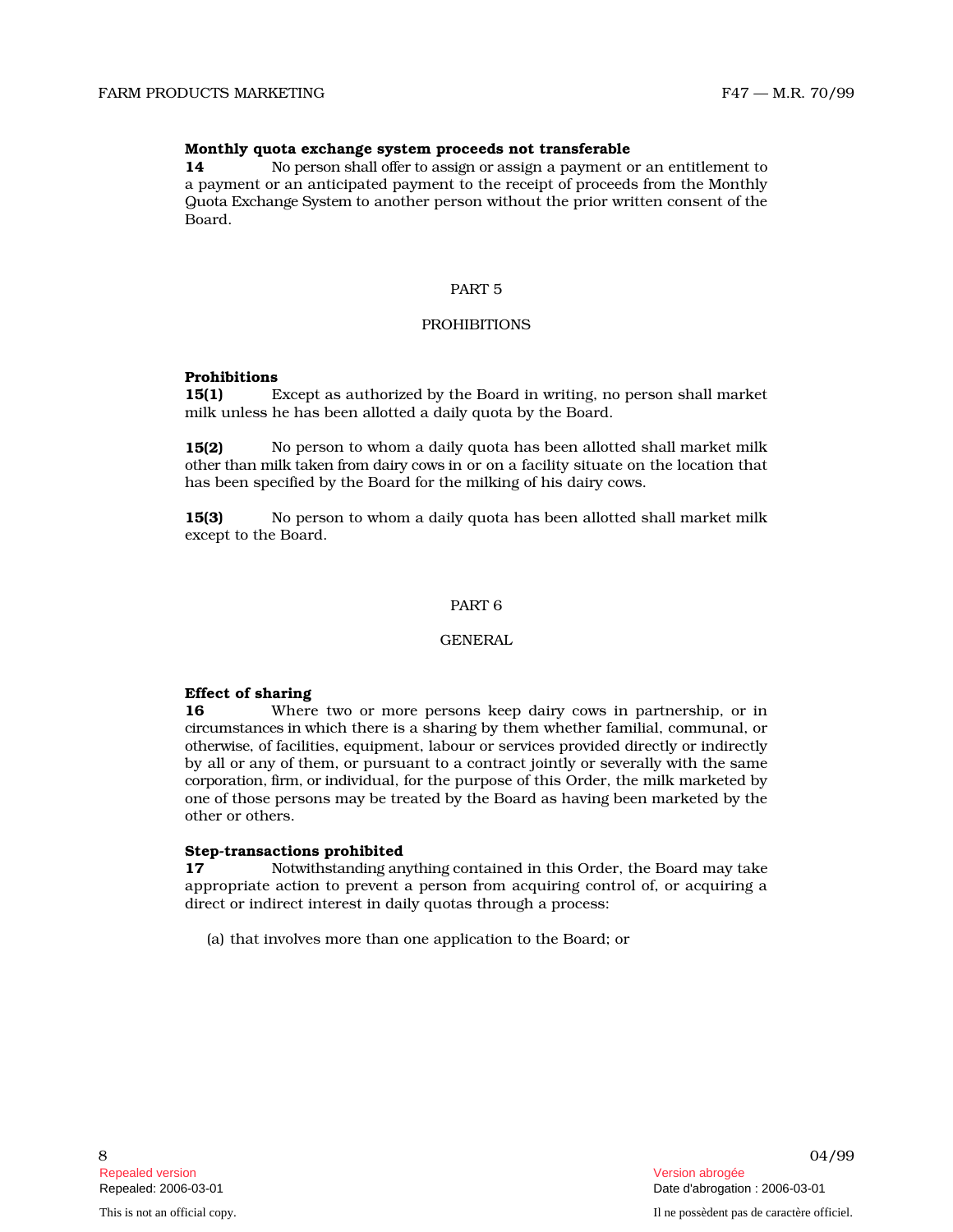(b) that does not disclose to the Board, in conjunction with an application to the Board for any re-allotment of a daily quota, particulars of all contemplated or proposed future transactions which may involve

(i) a subsequent re-allotment of a daily quota,

(ii) a future change in the legal or beneficial ownership of an entity, or

(iii) an application to transfer a daily quota from one facility to another facility.

#### PART 7

# CHANGES IN BENEFICIAL OWNERSHIP OF REGISTERED PRODUCERS

#### Definitions

18 In this part,

"controlling party" means a person who directly or indirectly is the legal or beneficial owner of an aggregate of more than 50% of any class of the issued shares of, assets of, or interest in an entity;

"**entity**" includes an association, partnership, body corporate, trust or other organization;

"substantial holder" means a person who directly or indirectly is the legal or beneficial owner of an aggregate of 10% or more of any class of the issued shares of, assets of, or interest in an entity;

"transfer" includes a sale, purchase, mortgage, declaration of trust, or any change in legal or beneficial ownership or rights whatsoever.

#### Transfers by a substantial holder

19 In the eve nt all or p art of the b eneficial or legal ownership of an interest of a substantial holder in an entity that is a registered producer is transferred by the l e g al or b e n eficial owner of such interest, the Board may cancel or reduce the daily quota of such registered producer unless the parties to such transfer have requested in writing that the Board waive this provision and have each provided the Board, by Statutory Declaration and Certificate in a form acceptable to the Board, with full particulars of the proposed transfer, and any other information required by the Board with respect to the assets and liabilities of the entity at the effective date of such transfer, and the Board has in its discretion waived this provision either conditionally or unconditionally.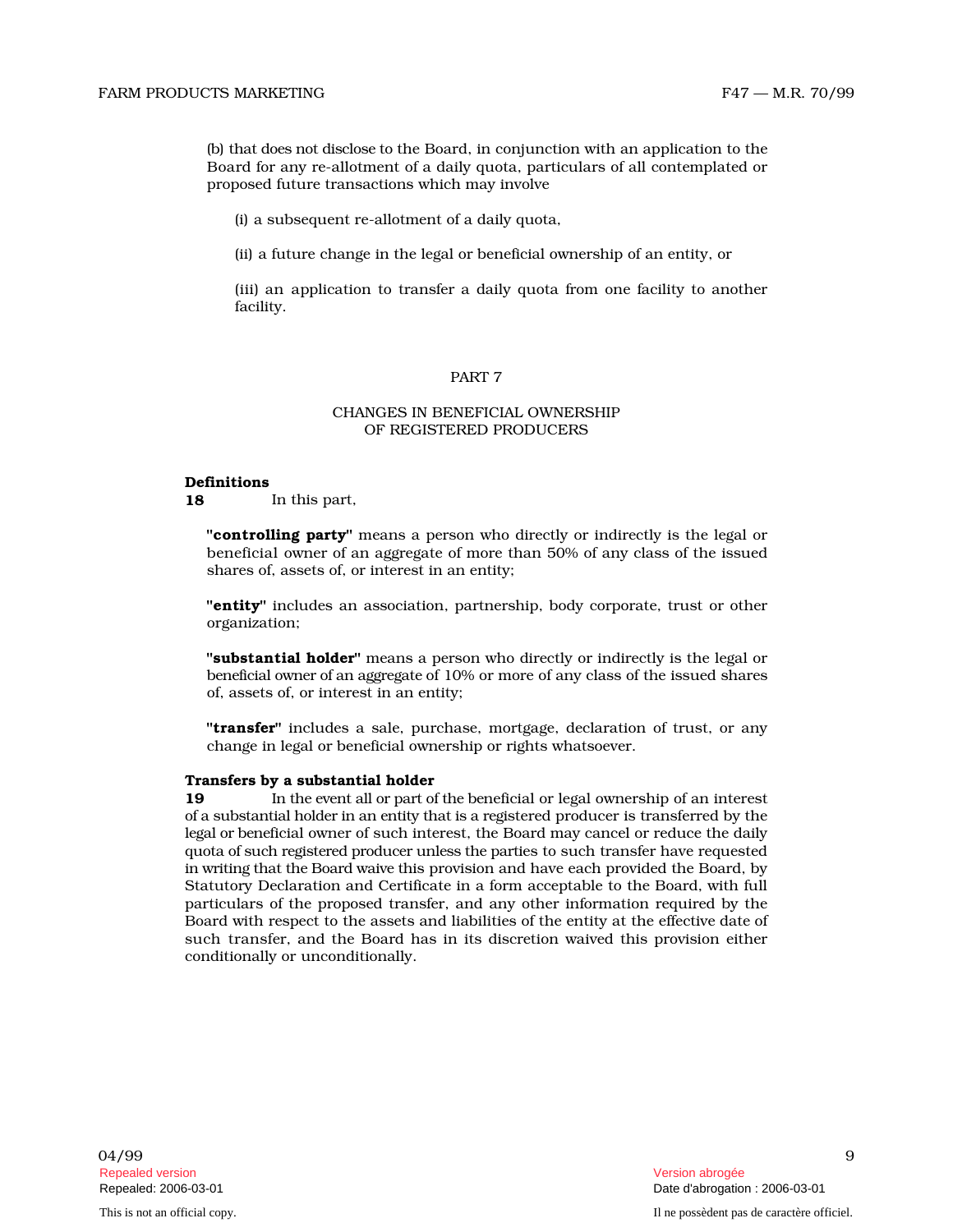#### Bankruptcy or receivership of a controlling party

20 In the event a controlling party in an entity that is a registered producer becomes bankrupt or applies for a receiving order or has a receiving order made against it or takes the benefit of an Act for the time being in force for the relief of insolvent debtors, or if a receiver is appointed with respect to any interest of the controlling party in such registered producer, the Board may cancel or reduce the daily quota of such registered producer unless the registered producer or the trustee or rece iver r e quests in writing that the Board waive this provision and provides the B oard, by Statutory Declaration and Certificate in a form acceptable to the Board, with full particulars of such happening and the Board has in its discretion waived this provision either conditionally or unconditionally, provided however that the Board will only waive this provision on a temporary basis, and on terms and conditions, in order to allow the trustee in bankruptcy or receiver reasonable time to dispose of such interest in the controlling party.

#### False or misleading information re transfers

 $21$ the event that the Board has reasonable grounds for believing that any information provided to it by Statutory Declaration or Certificate is false or misleading, or that any conditions established by the Board in waiving the provisions of sec t i on 19 or sec t i on 20 have not been met by the parties, the Board m ay c ancel or reduce the daily quota of the registered producer whether or not the provisions of section 19 or section 20 have been previously waived by the Board.

#### Reduction of requirements re certain transfers

**22** The Board may establish policies from time to time reducing its requirements under section 19

- (a) with respect to the transfer of shares of a corporation
	- (i) from an individual to a member of his immediate family, or

(ii) listed on a public stock exchange unless 10% or more of the total o u t s t an d i ng s h ares of that class of the corporation are transferred, provided that this clause does not apply in respect of a series of transfers of shares within a period of eighteen (18) months by or to any one person that in the aggregate total 10% or more of the outstanding shares of that class of the corporation;

( b ) wi th res p ect to a change in the beneficial or legal ownership of an interest in a partnership that is a registered producer where the legal or beneficial ownership of an interest in such partnership is transferred from an individual to a member of his immediate family; and

(c) with respect to a change in the membership of a Hutterite Colony where that Hutterite Colony is a registered producer or is the sole legal and the sole beneficial owner of all of the issued shares of a corporation that is a registered producer.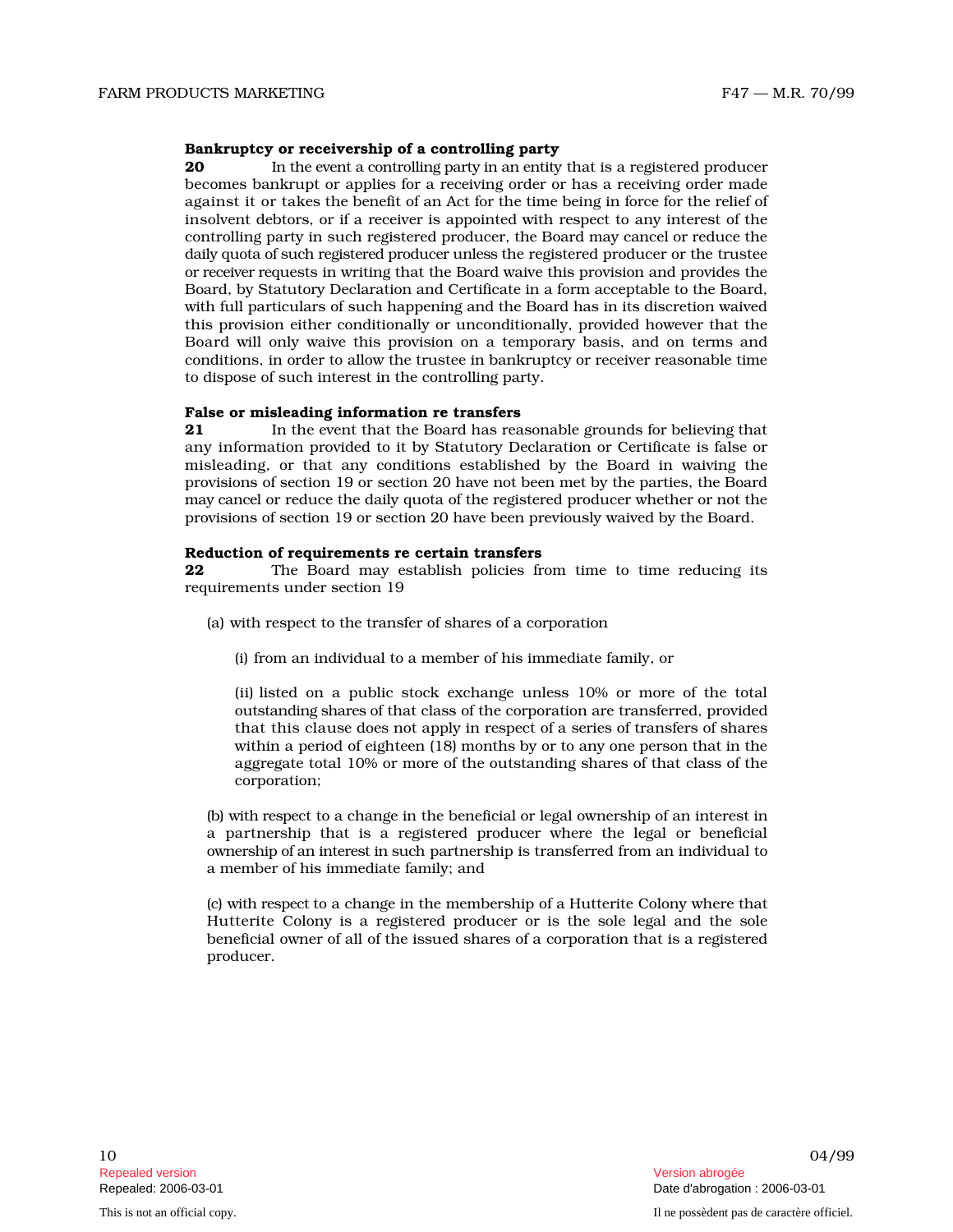# PART 8

# ASSOCIATION OF REGISTERED PRODUCERS

## Deemed association

**23** In this Part, a person is deemed to be associated with another person if

(a) one person is an entity of which the other person is an officer, director or substantial holder;

(b) one person is an entity of which the other person is a partner;

(c) one person is an entity that is controlled, directly or indirectly, by the other person;

(d) both p e r s o ns are e n ti ties and o ne e n tity is controlled, directly or indirectly, by the same individual or entity that controls, directly or indirectly, the other entity;

(e) both persons are members of a voting trust where the trust controls or operates or has an interest in the other person; or

(f) both persons are associated within the meanings of clauses (a) to (e) with the same person.

#### Association of registered producers

 $24$ In the event that a registered producer becomes associated with another registered producer, the Board may cancel or reduce the daily quotas of such registered producers unless the registered producers have requested in writing that the Board waive this provision and have each provided the Board, by Statutory Declaration and Certificate in a form satisfactory to the Board, with full particulars of all p e r s o ns h avi ng a direct or indirect interest in such registered producers and the Board has in its discretion waived this provision either conditionally or unconditionally.

### False or misleading information re association

 $25\,$ the event that the Board has reasonable grounds for believing that any information provided to it by Statutory Declaration or Certificate is false or misleading, or that any conditions established by the Board in waiving the provisions of section 24 have not been met by the parties, the Board may cancel or reduce the daily quotas of the registered producers whether or not the provisions of section 24 have been previously waived by the Board.

This is not an official copy. Il ne possèdent pas de caractère officiel.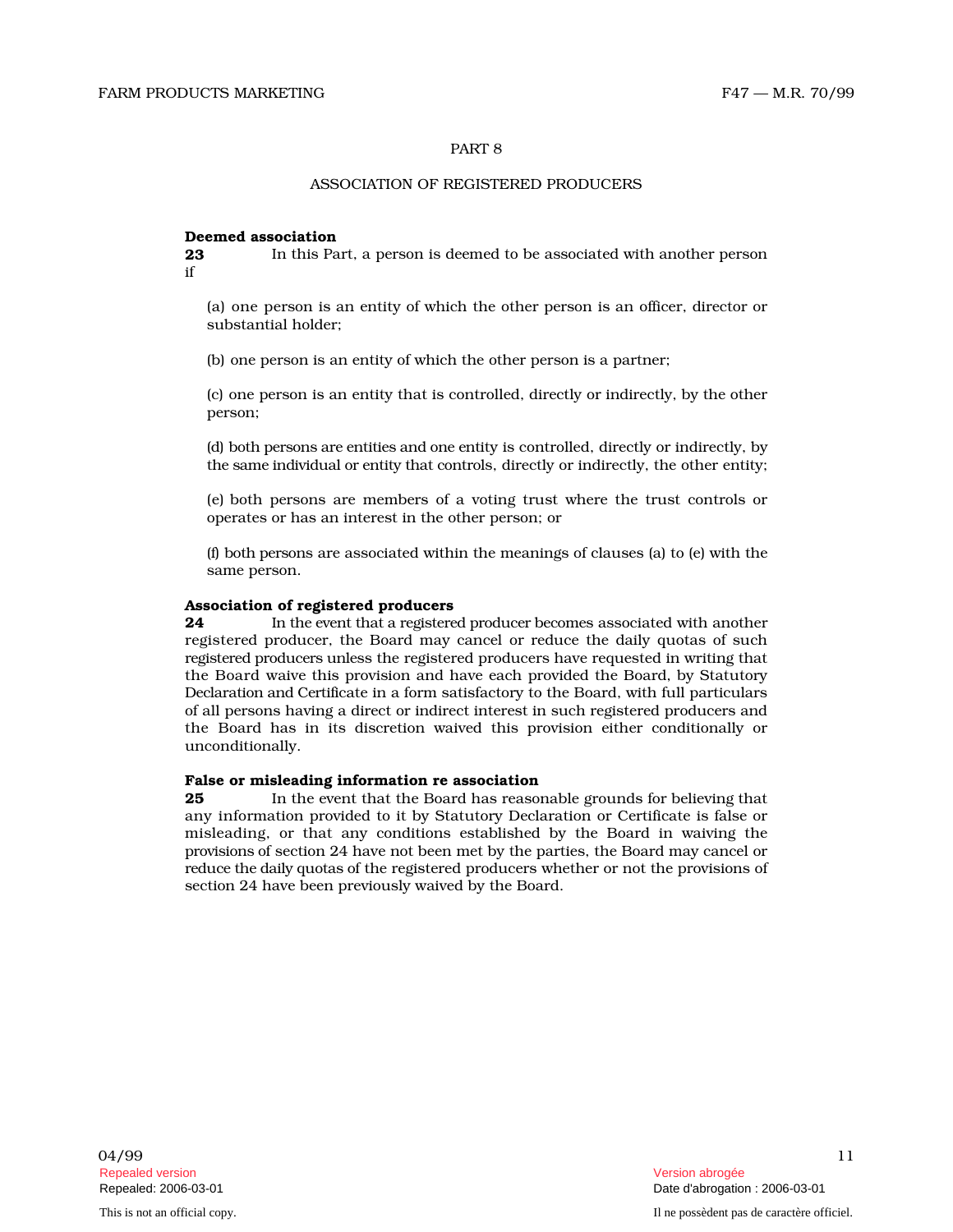# PART 9

## RE-ALLOTMENT OF QUOTA

#### Complete farm sales

 $26(1)$ the event a registered producer sells the land, buildings, and e qu i p m e nt used by him for producing and marketing milk (herein called the "dairy u n it" ) , the Board may, on written application by the vendor and purchaser re-allot the daily quota used in association with the dairy unit to any purchaser.

26(2) The applicants will each be required to provide a Statutory Declaration in a fo rm a cceptable to the Board setting out the information specified therein. All agree m e n ts b e tween the r e gi s t e r ed p r o d ucer and the purchaser (including a detailed listing of all assets included in such sale) shall be appended to such Statutory Declaration.

 $26(3)$ the event that the Board has reasonable grounds for believing that any information provided in such Statutory Declaration is false or misleading, the Board may reduce or cancel the daily quota in question, whether or not such daily quota was re-allotted.

 $26(4)$ purchaser of the dairy unit will be required to give to the Board a written undertaking, in a form satisfactory to the Board, to maintain the legal and beneficial ownership of the dairy unit. In the event that the Board has reasonable grounds for believing that such undertaking has not been adhered to by the purchaser, the Board may cancel or reduce the daily quota in question.

# Lease of a complete farm

27(1) In the event a registered producer leases the land, buildings and e qu i p m e nt used by him for producing and marketing milk (herein called the "dairy unit"), for a term not to exceed two (2) years in length, the Board may, on written application by the lessor and lessee, temporarily re-allot the daily quota used in association with the dairy unit to any lessee for the term of the lease.

27(2) The Lessor and Lessee will each be required to provide a Statutory Dec l arati on in a form acceptable to the Board setting out the information specified t herein. All agreements between the registered producer and the lessee (including a detailed listing of all assets included in such lease) shall be appended to such Statutory Declaration.

 $27(3)$ the event that the Board has reasonable grounds for believing that any information provided in such Statutory Declaration is false or misleading, the Board may reduce or cancel the daily quota in question, whether or not such daily quota was temporarily re-allotted.

27(4) At the end of the lease term such daily quota will automatically be r e - all ott ed by the Board back to the lessor. Any extension or renewal of a term of a lease will be treated as a new lease.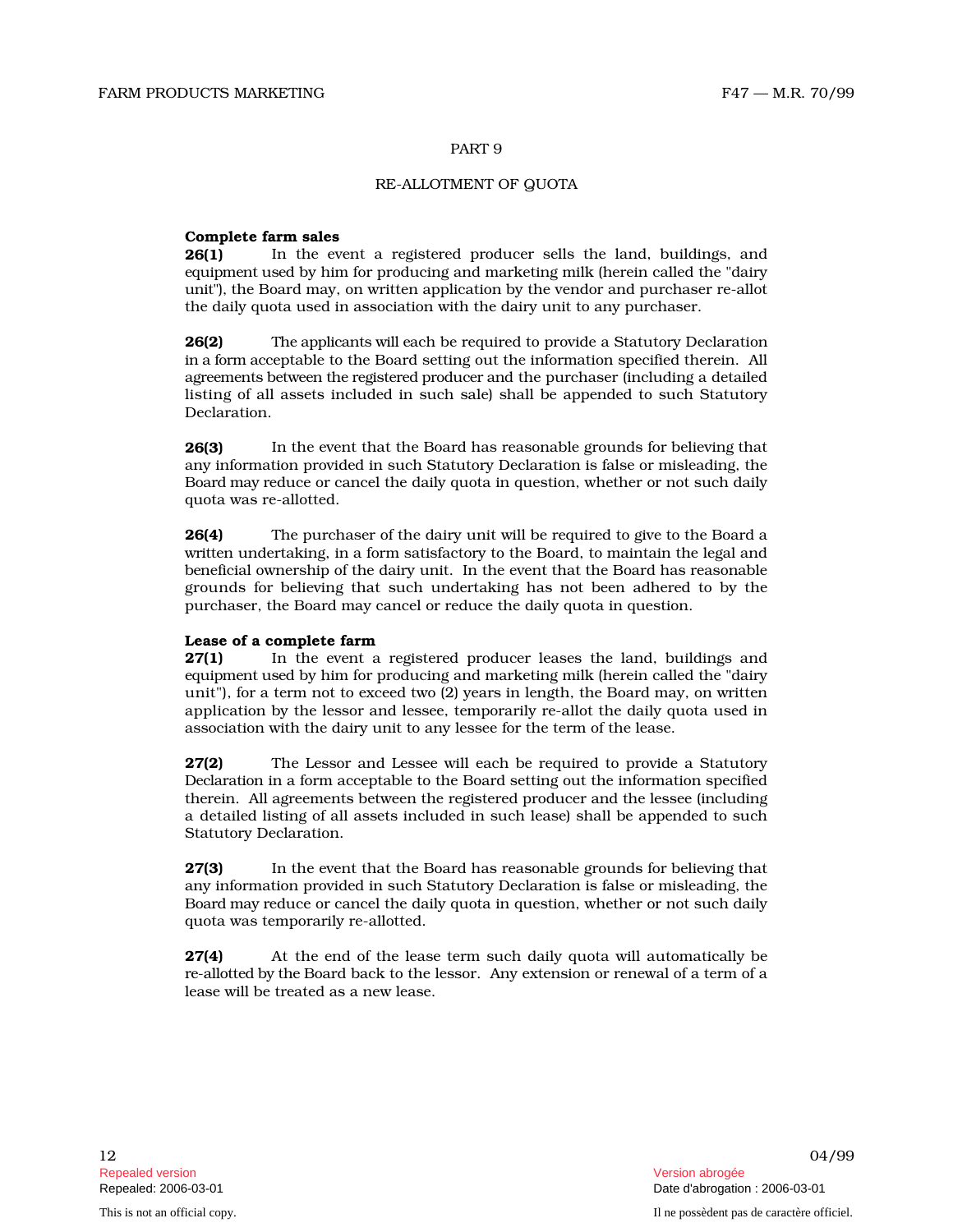#### Bankruptcy or receivership of a registered producer

28 Notwithstanding clause 11(f), where a person who is a registered p r o d ucer b ecomes a bankrupt or applies for a receiving order or has such an order made against him or takes the benefit of any Act for the time being in force for the relief of insolvent debtors, or if a receiver is appointed with respect to the facilities of a registered producer, the Board may, upon written request of the trustee in bankruptcy or the receiver, temporarily re-allot to the trustee in bankruptcy or receiver the daily quota allotted to such producer upon terms and conditions as may be established by the Board at the time of such temporary re-allotment.

# Re-allotment of daily quota on death, disability or retirement

**29(1)** In the event of the death, disability or retirement of an individual who is a registered producer, the Board may, on written request of such registered producer or of the personal representative of such deceased registered producer, re-allot the daily quota allotted to such registered producer to the heir or designated member of such registered producer's immediate family

(a) who becomes the owner of the milk production and marketing business c arri ed on by the registered producer and of the land, buildings, and equipment used by the registered producer for producing and marketing milk; or

(b) who becomes the owner of the milk production and marketing business carried on by the registered producer and of any assets owned by such registered p r o d ucer in c onnection with such business, and becomes entitled to possession of the land and buildings used by such registered producer in connection such business as the successor in possession to such registered producer.

29(2) The applicants will be required to provide a Statutory Declaration in a form acceptable to the Board setting out the information specified therein.

 $29(3)$ the event that the Board has reasonable grounds for believing that any information provided in such Statutory Declaration or application is false or misleading, the Board may cancel or reduce the daily quota in question, whether or not such daily quota was re-allotted.

## Re-allotment of daily quota on establishment of family partnership

**30(1)** Where an individual who is a registered producer enters into a partnership with a member of his immediate family, the Board may, on written request of such registered producer, re-allot the daily quota allotted to such registered producer to such partnership

(a) which becomes the owner of the milk production and marketing business c arri ed on by the registered producer and of the land, buildings and equipment used by the registered producer for producing and marketing milk; or

(b) which becomes the owner of the milk production and marketing business carried on by the registered producer and of any assets owned by such registered p r o d ucer in c onnection with such business, and becomes entitled to possession of the land and buildings used by such registered producer in connection with such business as the successor in possession to such registered producer.

30(2) The applicants will be required to provide a Statutory Declaration in a form acceptable to the Board setting out the information specified therein.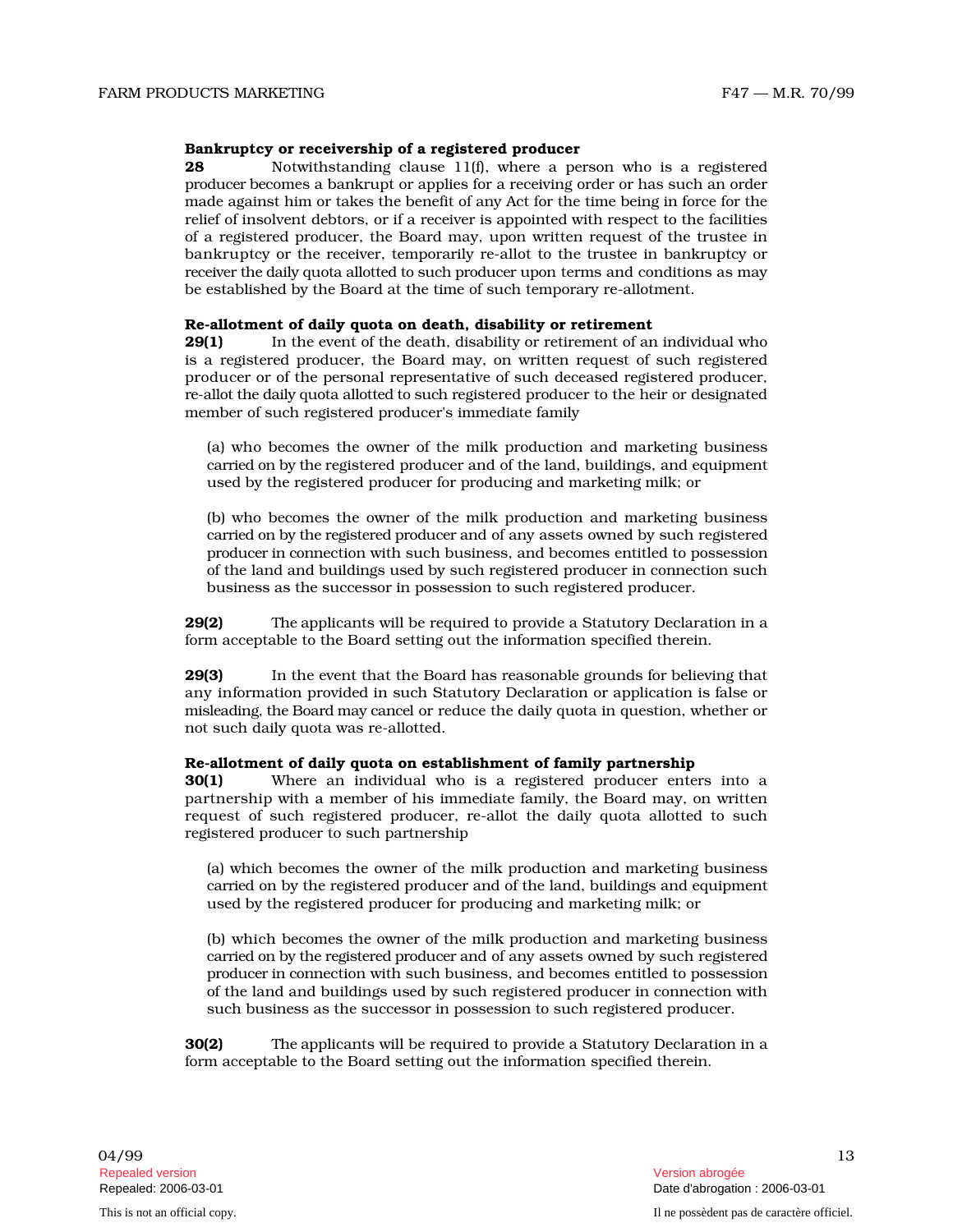$30(3)$ the event that the Board has reasonable grounds for believing that any information provided in such Statutory Declaration or application is false or misleading, the Board may cancel or reduce the daily quota in question, whether or not such daily quota was re-allotted.

# Re-allotment of daily quota on establishment of a corporation

31(1) Where an individual who is a registered producer incorporates a corporation controlled by himself and/or members of his immediate family, or where partners who are registered producers incorporate a corporation owned by themselves in the same proportion as they owned interests in the partnership, or where a registered producer which is a corporation incorporates a wholly owned subsidiary, the Board may, on written request of such registered producer, re-allot the daily quota allotted to such registered producer to such corporation or subsidiary,

(a) which becomes the owner of the milk production and marketing business c arri ed on by the registered producer and of the land, buildings and equipment used by the registered producer for producing and marketing milk; or

(b) which becomes the owner of the milk production and marketing business carried on by the registered producer and of any assets owned by such registered p r o d ucer in c onnection with such business, and becomes entitled to possession of the land and buildings used by such registered producer in connection with such business as the successor in possession to such registered producer.

31(2) The applicants will be required to provide a Statutory Declaration in a form acceptable to the Board setting out the information specified therein.

 $31(3)$ the event that the Board has reasonable grounds for believing that any information provided in such Statutory Declaration or application is false or misleading, the Board may cancel or reduce the daily quota in question, whether or not such daily quota was re-allotted.

# Partial and complete re-allotment of daily quota to related persons

32(1) The Board may, upon application of a registered producer in writing (herein called "the applicant") re-allot all or a portion of the daily quota allotted to such applicant to another person who is not a registered producer (herein called "the recipient") in the following circumstances:

(a) with respect to an individual applicant, where the recipient is a member of such applicant's immediate family;

(b) with respect to a partnership applicant, where all partners in the partnership are members of the same immediate family and where the recipient is a member of that immediate family;

(c) with respect to an applicant which is a corporation, where all legal and beneficial shareholders in such applicant are members of the same immediate family and where the recipient is a member of such immediate family;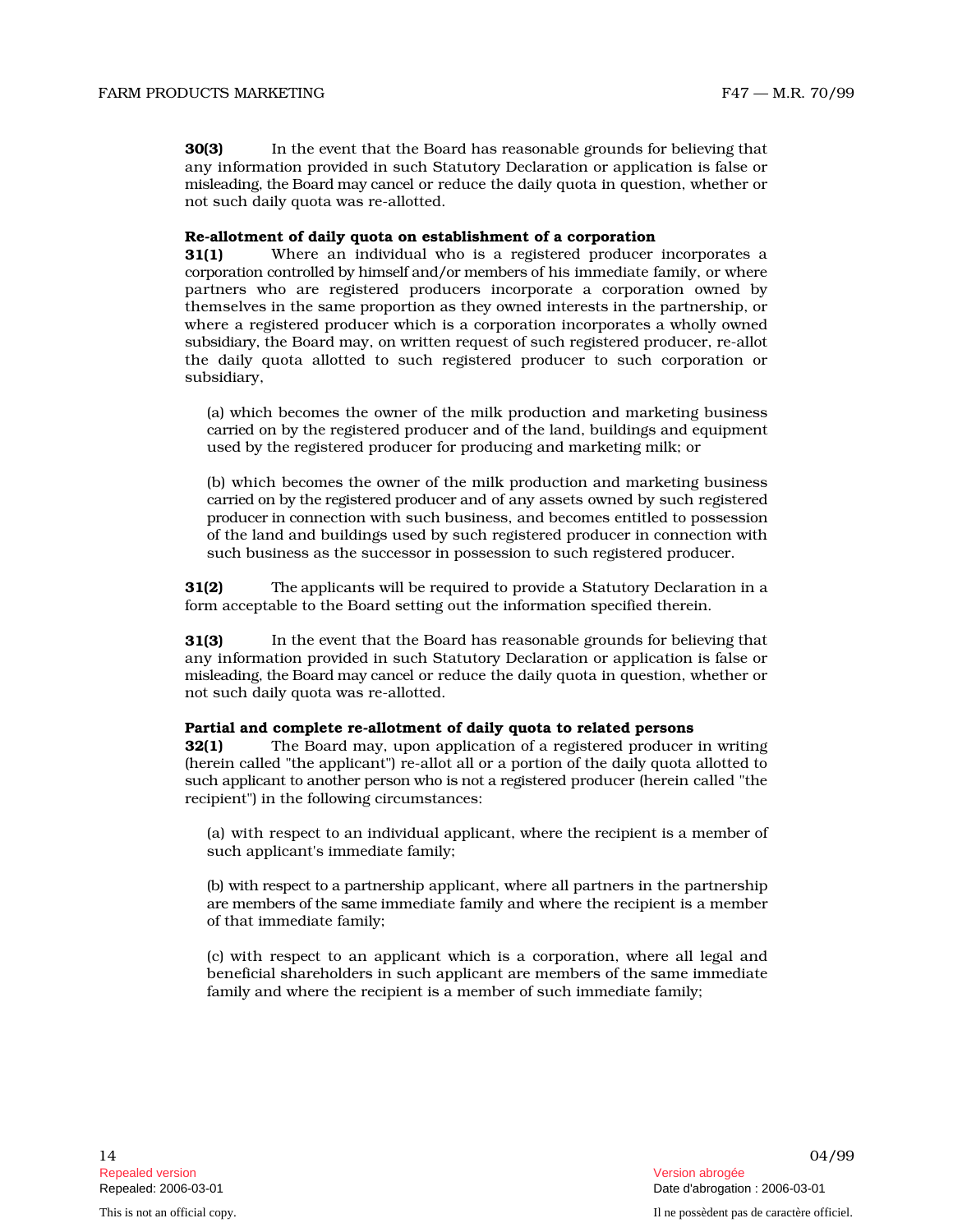recently created as a result of the division of the assets and the membership of a Hutterite Colony.

32(2) Provided that no such re-allotment will be made until a recipient has established a separate facility owned or solely operated by him in which to keep dairy cows.

 $32(3)$ applicants and recipients will each be required to provide a Statutory Declaration in a form acceptable to the Board setting out the information specified therein and in the event that the Board has reasonable grounds for believing that any information provided in such Statutory Declaration or an application is false or misleading, the Board may cancel or reduce the daily quota in question, whether or not such daily quota was re-allotted.

32(4) The Board shall not approve the re-allotment of a daily quota pursuant to the above provisions if such re-allotment would result in the balance of a daily quota retained by the applicant being less than 1 kilogram of butterfat per day unless all of the daily quota allotted to such applicant is re-allotted pursuant to the above provisions.

# Re-allotment of daily quota on merger of registered producers

33(1) In the event two or more registered producers (the "applicants") wish to m e rge th e ir d ai ry o p e rations and carry on milk production and marketing activities at the dairy farm of one of them, the Board may, upon application of such applicants re-allot the daily quota allotted to such applicants to a corporation or partnership formed by the applicants to carry on milk production and marketing activities at such dairy farm on a merged basis.

bland) respect to a thin there be the proposition which is a corporation which is a controlled by the proposition which is a probable of the sympatom of the sympatom of the sympatom of the sympatom sympatom of the sympato 33(2) The applicants and the corporation or partnership formed by them (the "recipient") will each be required to provide a Statutory Declaration in a form acceptable to the Board setting out the information specified therein, and in the event that the Board has reasonable grounds for believing that any information provided in such Statutory Declaration or any application is false or misleading, the B o ard m ay c ancel or r e d uce the daily quotas in question, whether or not such daily quotas were re-allotted.

# PART 10

## MONTHLY QUOTA EXCHANGE SYSTEM

# Re-allotment under system

34 D aily qu o t as may be cancelled and re-allotted by the Board as a result of and in accordance with the procedures set out in Schedule "A".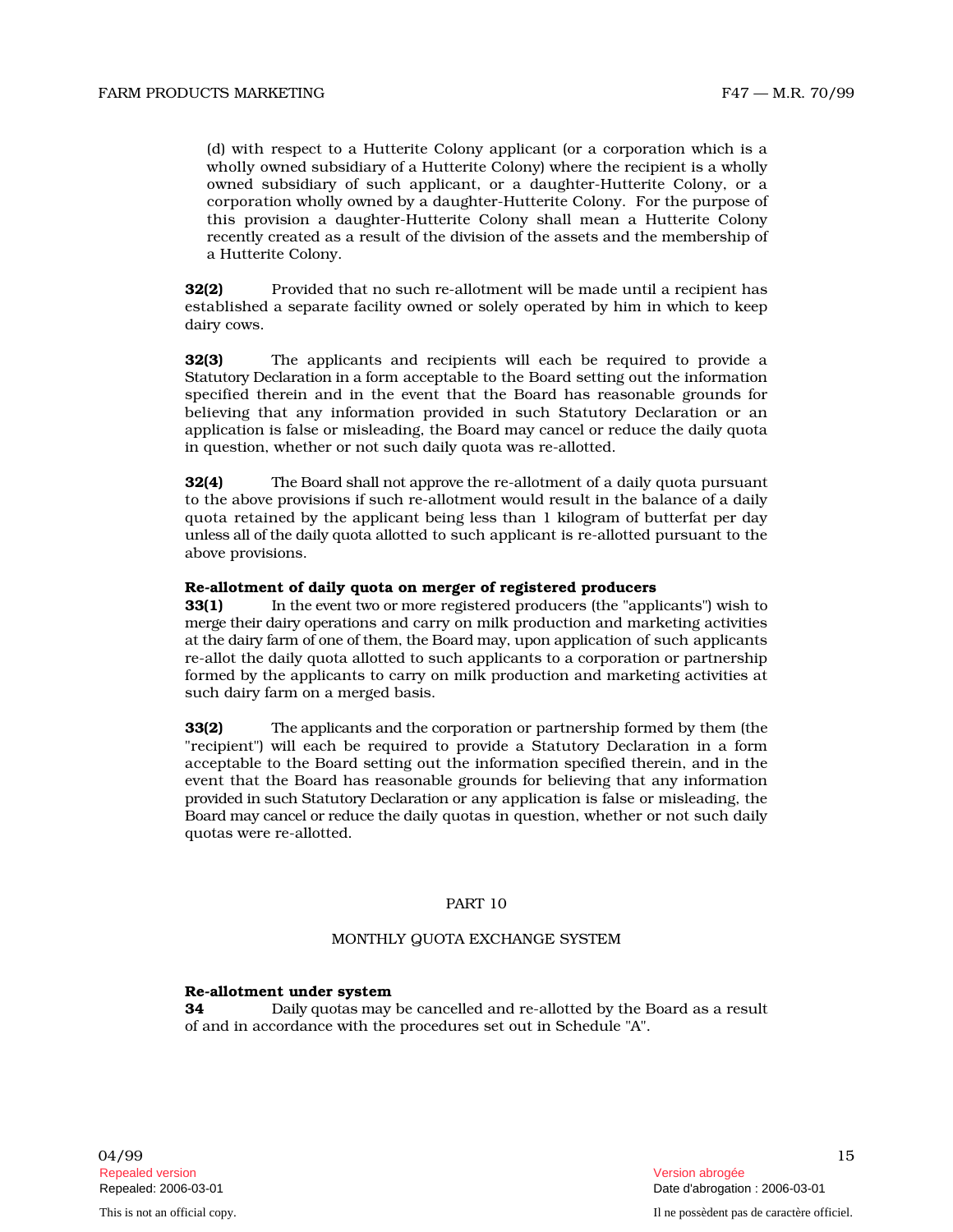# Acceptance of applications discretionary

35 The Des i gn at ed S t aff r e ferr ed to i n Schedule "A" may refuse to accept or may postpone the processing of any application to participate in the Monthly Quota Exchange System for such reasons or on such terms as they deem appropriate.

#### PART 11

# **FACILITIES**

# Quota to be allotted for a facility

36 In allotting a daily quota to a registered producer, the Board may specify the location of the facility in which the producer's dairy cows, or any portion of such dairy cows, must be milked.

#### Standards for equipping and operating facilities

37 It is a condition of the allotment of a daily quota to any registered producer that the facilities of that producer shall at all times meet all of the requirements for buildings, equipment, operation and herd health for dairy farms as set out in *The Dairy Act* and regulations made under that Act.

#### Relocation of facilities

38(1) A registered producer may make application to relocate his milk production and marketing activities to a new location. In conjunction with any such application such registered producer shall provide to the Board such information as the Board may require and such consents which the Board may request from any creditor who has been given security to the facilities used by the registered producer.

38(2) In dealing with any application for relocation of facilities to a new l o c ati on the appli cant must enter into satisfactory arrangements with the Board or o th e rwise agree to pay to the Board the transportation charges to be applied to his deliveries basis minimum distance, minimum volume, minimum daily and minimum monthly pick-up charges established by the Board from time to time.

# Emergency relocation

39 The Board may allow a registered producer to temporarily relocate his dairy cows to another location in the event of an emergency even if the registered p r o d ucer is not the registered owner or the sole operator of the facility on that new location.

# Examination of facilities

40 It is a condition of the allotment of daily quota to a registered producer that such registered producer allow any duly authorized representative of the Board to examine his facility from time to time. Prior to such examination, the Board will give reasonable notice to such registered producer of its intention to conduct such examination.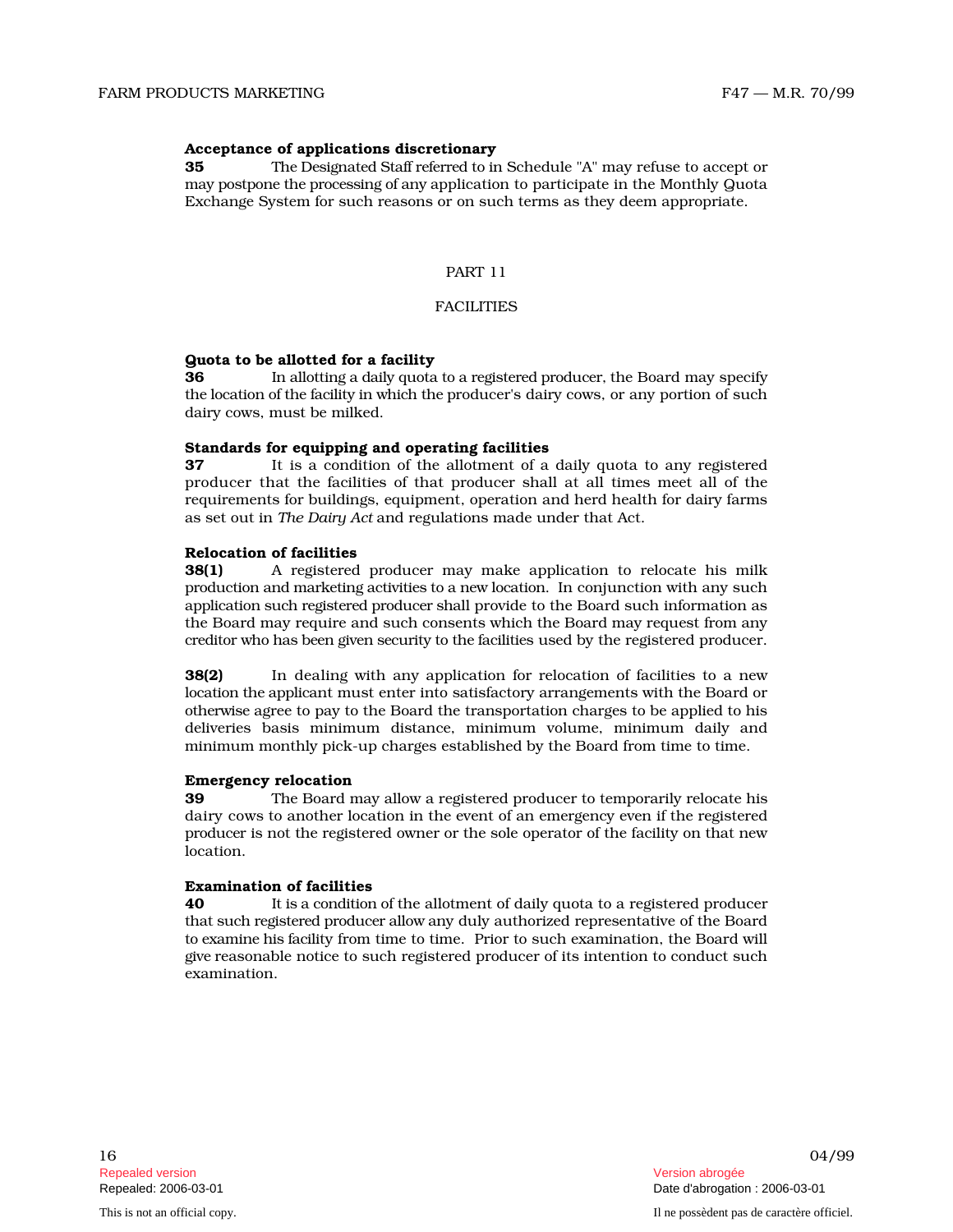# PART 12

# REPEAL AND COMING INTO FORCE

# Repeal<br>41

**41** The Milk Marketing Quota Order, Manitoba Regulation 175/91, is repealed.

# Coming into force

42 This order comes into force on the date it is registered.

February 17, 1999 MANITOBA MILK PRODUCERS:

William Swan Chairman

W.J.S. Wade Secretary

APPROVED

April 8, 1999 THE MANITOBA NATURAL PRODUCTS MARKETING COUNCIL:

> Howard Motheral Chairperson

G.H. MacKenzie Secretary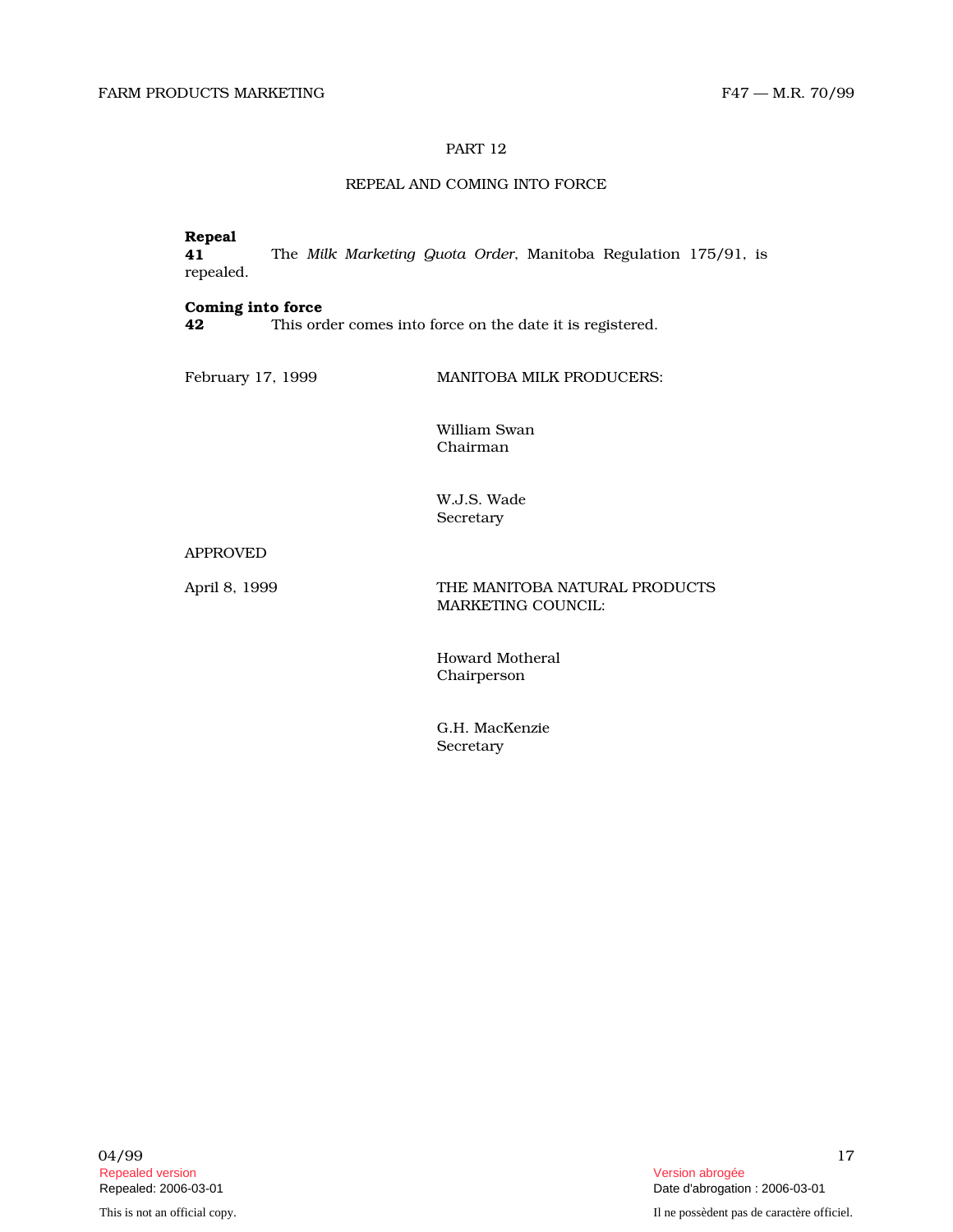# SCHEDULE 'A' TO THE MILK MARKETING QUOTA ORDER

## MONTHLY QUOTA EXCHANGE SYSTEM

## (PART 10)

# Quotas belong to the Board

1 Notwithstanding the terms and provisions in the Schedule or of any forms or materials used in connection with this Schedule, as stated in section 12 of the Order, daily quotas belong to the Board and any daily quotas allotted pursuant to the procedure set out in this Schedule may be suspended, reduced or cancelled in accordance with the Order.

#### No assignment of payment

**2** As stated in section 13 of the Order, no person shall offer to assign or assign a p ay m e nt or an entitlement to a payment or an anticipated payment from a Monthly Quota Exchange System to another person without the prior written consent of the Board.

#### Participation by licensed cream producers

**3** A licensed cream producer may participate in the Monthly Quota Exchange System and as such may submit a Bid or Offer.

For the purpose of dealing with a Bid submitted by a licensed cream producer, such Bid shall be submitted in the form of a Bid to be allotted daily quota. If the Bid is successful, the allocation to the licensed cream producer as a result of such Bid s h all be the am o u nt of the s uccessful Bid, multiplied by the number of days in that dairy year, and such allocation shall be expressed in terms of unused market sharing quota for that dairy year.

For the purpose of dealing with an offer submitted by a licensed cream producer, such offer shall be submitted in the form of an Offer to cancel the deemed daily quota allotted to that licensed cream producer. If the Offer is successful, the all o c ati on of th at lice nsed c r e am p r o d ucer to be c ancelled shall be the amount of the s uccessful Offer, multiplied by the number of days in that dairy year, and shall be expressed in terms of market sharing quota for a dairy year. The cancellation shall first be applied to the unused market sharing quota allocated to that licensed cream producer and secondly to the balance of the market sharing quota allocated to that licensed cream producer.

An Offer which would result in the remaining market sharing quota allocated to that offe r or b e i ng r e d uced to a level below 300 kilograms of butterfat per dairy year shall not be accepted by the Designated Staff. Any offeror allotted a market sharing quota of 300 kilograms of butterfat per dairy year or less must offer to cancel the entire market sharing quota allotted to him to be eligible to be an offeror on the Monthly Quota Exchange System.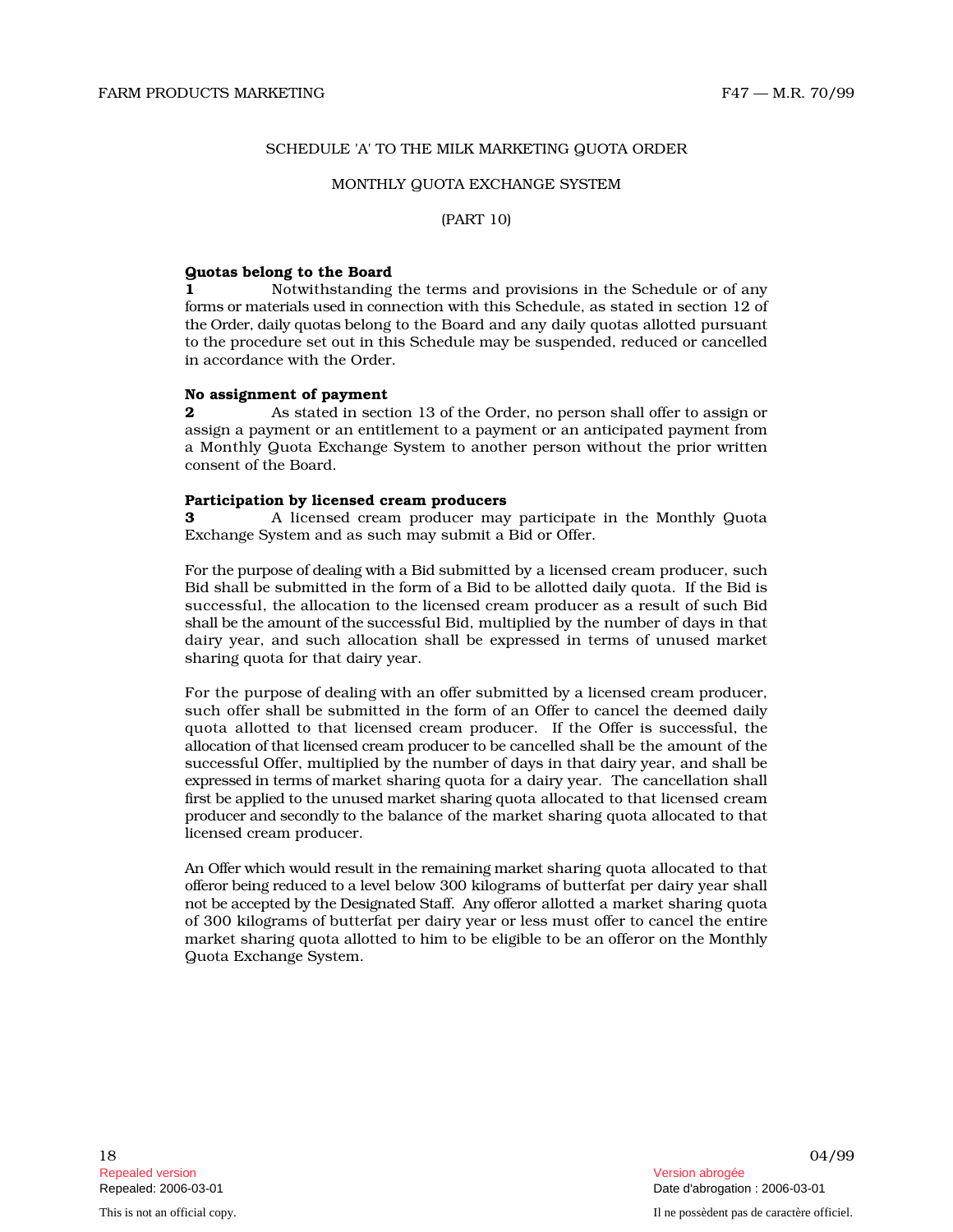#### Definitions

4 In this Schedule,

"Bid" means an application to be allotted daily quota under a Monthly Quota Exchange Program upon payment of a program fee pursuant to the procedure set out in this Schedule;

"**bidder**" means a registered producer or an eligible person who in the opinion of the Designated Staff has submitted a bid in an acceptable form, and has provided satisfactory evidence of financial responsibility with respect to such bid;

"deemed daily quota of a licensed cream producer" means a market sharing quota all o c a t ed to that licensed cream producer divided by the number of days in that dairy year;

**"Designated Staff"** means those employees and other individuals designated by the Board from time to time to operate the Monthly Quota Exchange System;

"eligible person" means a person who is not a registered producer and who has met the criteria set out in section 3 of this Order;

**"Exchange Clearing Price"** (ECP) of a Monthly Quota Exchange program means the least amount, expressed in dollars and cents per kilogram of 1/100 of a kilogram of butterfat of daily quota, at which the cumulative volume (in an ascending order of amounts) of kilogram or 1/100 of a kilogram of butterfat offered for cancellation equals or most closely equals the cumulative volume (in a descending order of amounts) of kilogram or 1/100 of a kilogram of butterfat of daily quota requested for allotment;

"Monthly Quota Exchange Program" means the procedure operated from time to time for daily quota pursuant to this Schedule, whereby a registered producer may offer to have the whole or a portion of the daily quota allotted to him cancelled in the manner provided in this Schedule, and a registered producer or an eligible person may bid to have daily quota allotted to him in the manner provided in this Schedule;

"Offer" means an application to have daily quota cancelled under a Monthly Quota Exchange Program upon receipt of a program payment pursuant to the procedure set out in this Schedule;

"**offeror**" means a registered producer who in the opinion of Designated Staff has s u bmitted an Offer in an acceptable form with respect to daily quota allotted to him by the Board;

"**quota**" means a daily quota or a deemed daily quota of a licensed cream producer;

"Reallocation Day" means the day on which a Monthly Quota Exchange Program is operated;

**"registered producer"** for the purposes of this Schedule except sections 11, 12 and 13 includes a person who is a licensed cream producer under the *Cream Marketing Plan Regulation* ;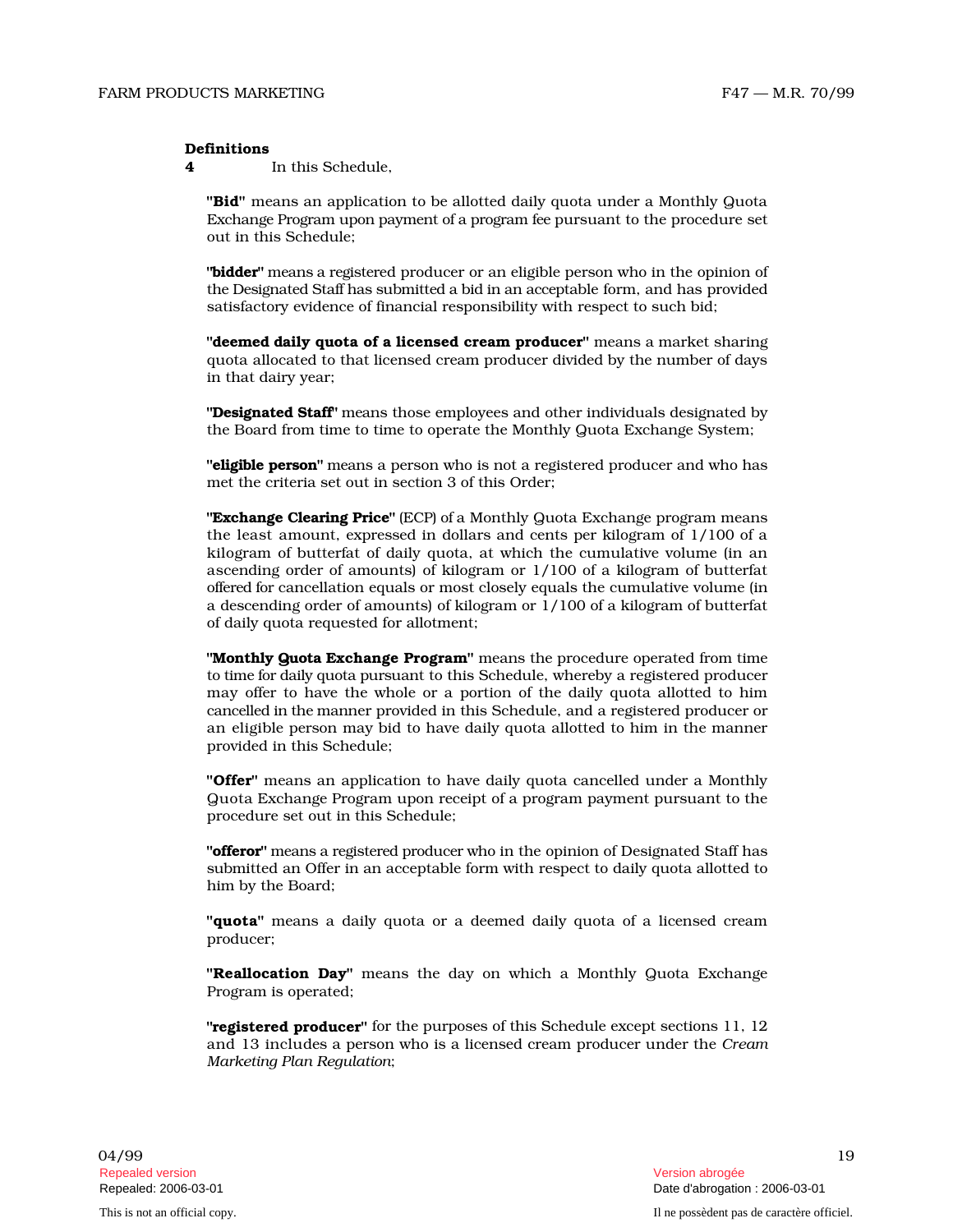Program in the manner contemplated by subsection 8(12) are credited;

**"unused market sharing quota"** means that portion of the market sharing quota allotted to a licensed cream producer for a dairy year which has not been marketed during that dairy year.

# Monthly Quota Exchange System administration

**5** 5 The Monthly Quota Exchange System will be operated by the Designated Staff. The Designated Staff shall be responsible for establishing the date of each Re all o c ati on D ay, publishing such dates, receiving and processing Offers and Bids, operating each Monthly Quota Exchange Program, reporting the results to the Board.

**These of the main and anomy the side limit of the limit and which the system of the main and anomy the system in the main system of the system of the main system is created to taking quoties to the system in the main sys** The Manitoba Council may appoint members of its staff to act as observers and auditors of each Monthly Quota Exchange Program. Except as provided in subsection 8(14), all particulars with respect to an individual Offer or to an individual B id s h all be kept confidentially Designated Staff and Manitoba Council observers and auditors, and shall not be disclosed to the members of Manitoba Milk Producers, Manitoba Milk Producers Staff who are not Designated Staff, or any other person whatsoever.

The Board may prescribe forms to be used in the operation of a Monthly Quota Exchange Program from time to time. The Designated Staff may accept a Bid or an Offer, or an amendment or a withdrawal of a Bid or an Offer which is not in a p resc rib ed form, as long as same is in writing and in the opinion of the Designated Staff substantially complies with any such prescribed form.

# Program fund

6 All program fees paid by successful bidders shall be credited to the Program Fund pursuant to section 10. The Program Fund shall be used to make program payments to successful offerors.

# Program fees and program payments

**7** In this Schedule, and in all forms and materials used in connection with the Monthly Quota Exchange System, all references to program fees and all references to program payments shall be expressed or shall be assumed to be expressed on a kilogram or 1/100 of a kilogram of butterfat per day (daily quota) basis.

Each program fee paid by a successful bidder must be paid on each kilogram or 1/100 of a kilogram of butterfat per day allocated.

Each program payment paid to a successful offeror will be paid on each kilogram or 1/100 of a kilogram of butterfat per day (daily quota) cancelled.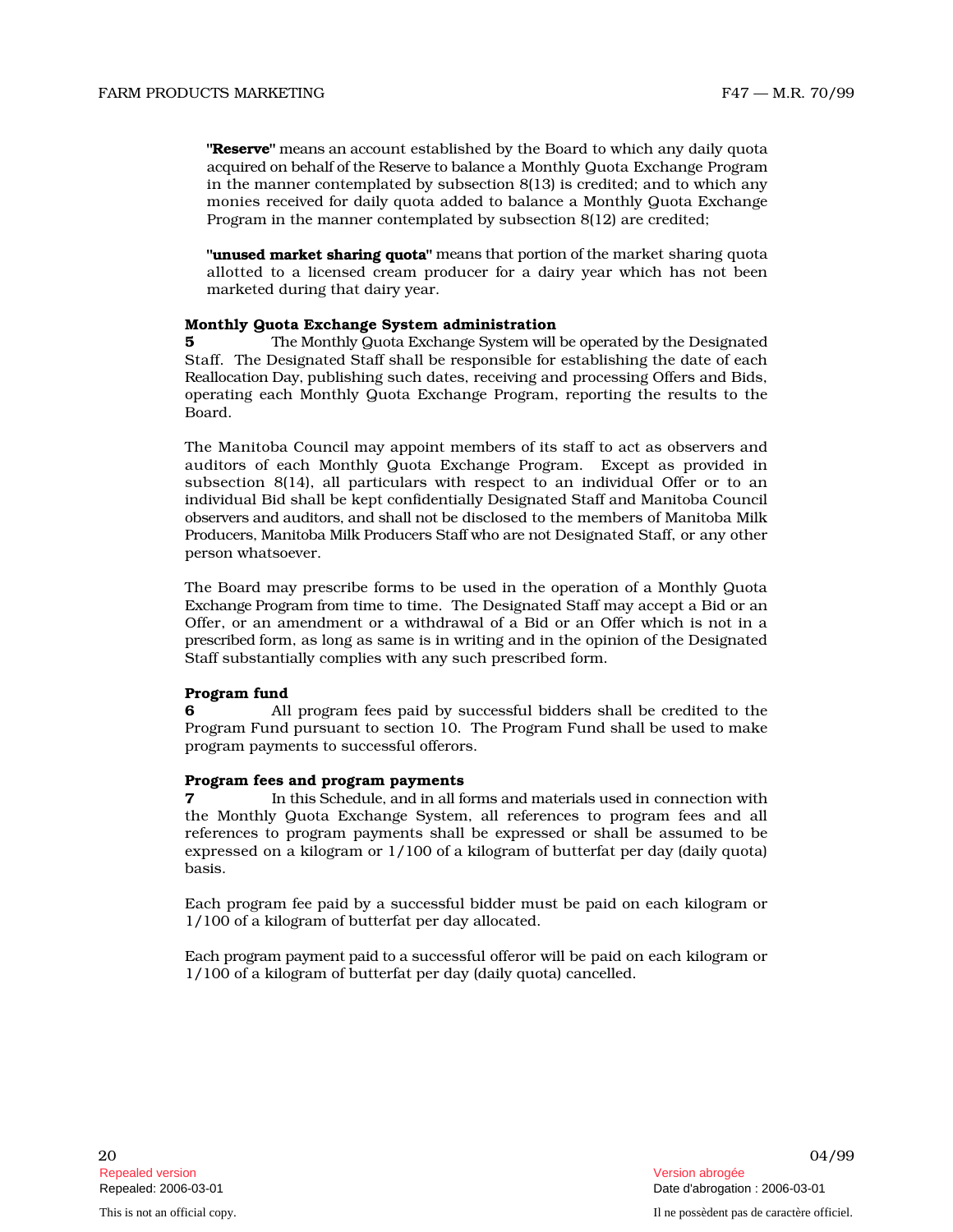# Monthly Quota Exchange Program procedures

**8(1)** Designated Staff may operate a Monthly Quota Exchange Program on the first regular business day following the last day of each calendar month. At least one bidder and at least one offeror will be required to operate a Monthly Quota Exchange Program.

**8(2)** Designated Staff may cancel, or may postpone for up to 7 days at any time, the operation of any Monthly Quota Exchange Program for any reason they deem advisable.

 $8(3)$ p e r s on wi s h i ng to p articipate in a Monthly Quota Exchange Program m u st s u b m it e i th er an Offer or a Bid in writing, either by letter or telefax, in a form satisfactory to the Designated Staff to the Board's head office which must be received prior to 12:00 o'clock midnight of the last working day before the first of the calendar month.

8(4) ••• Each Offer on a particular Monthly Quota Exchange Program must include the following information:

(a) the amount of daily quota expressed in kilograms or  $1/100$  of kilograms of butterfat per day offered for cancellation;

(b) the program payment, to the nearest cent per kilogram of butterfat per day, which the offeror is willing to accept upon cancellation of the quota offered for cancellation;

(c) the date of the Monthly Quota Exchange Program (the month) to which the offer applies;

(d) the name, address and signature of the offeror; and

(e) the producer registration number of the offeror.

**8(5)** Each Bid on a particular Monthly Quota Exchange Program must include the following information:

(a) the amount of daily quota in kilograms or 1/100 of kilograms of butterfat per day requested for allotment;

(b) the program fee to the nearest ce nt p er kil o gram of b utterfat per day which the bidder is willing to pay upon allotment of the daily quota requested for allotment;

(c) the date of the Monthly Quota Exchange Program (the month) to which the Bid applies; and

(d) the producer registration number of the bidder where applicable.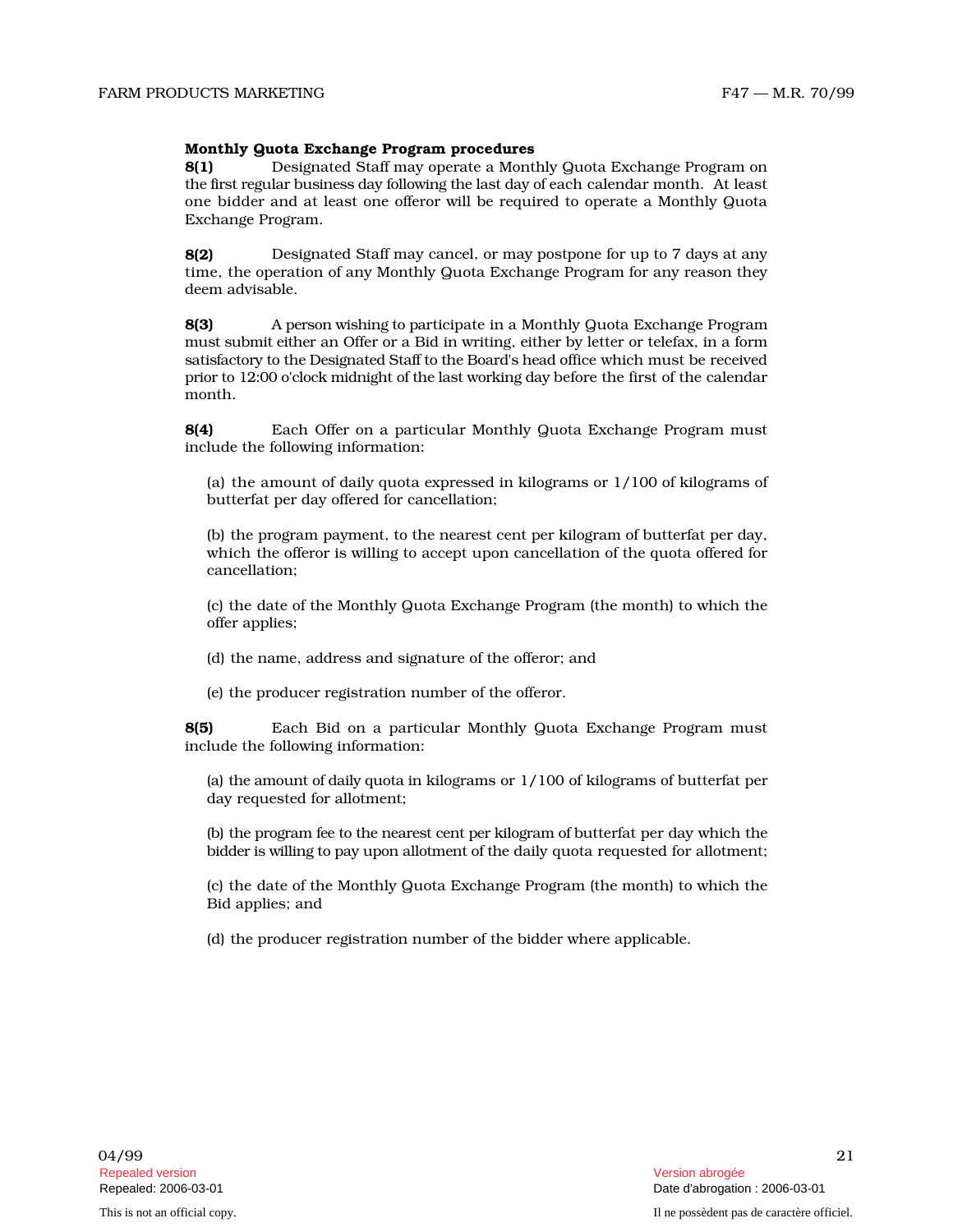8(6) In the case of an omission or defect in a Bid or in an Offer, the Des i gn at ed S t aff s h all not make any changes or additions to such Bid or Offer, and the B id or Offer will be rejected. A member of the Designated Staff shall attempt to c o ntact the bidder or the offeror and to advise him of such rejection. The fact that a Bid or Offer is rejected shall not preclude the bidder or offeror from submitting a subsequent Bid or Offer.

8(7) An Offer or a Bid may be amended or withdrawn, provided such withdrawal or amendment is in writing and in the form of a letter or telegram or a telefax sent by the bidder or the offeror, and is received by the Designated Staff at the h ead office of the Board prior to 12:00 o'clock midnight of the last working day b e fo re the fi r st day of the month in which the Monthly Quota Exchange Program is to be h e l d. Such withdrawal or amendment must be clear and unambiguous and must identify the bidder or offeror by name and producer registration number, where applicable, and must specify the Offer or the Bid that is to be withdrawn or amended.

8(8) Any Offer or B id wh i ch i s received after any deadline for submission for the program will be rejected by the Designated Staff.

8(9) As p r ovi d ed in sec ti on 35 of th i s Order, the Designated Staff may refuse to accept or may postpone the processing of any Bid or any Offer. The Designated Staff may require an offeror to provide proof of the consent of any secured creditor of the offeror to the submission of such Offer. Any decision to postpone the processing of a Bid or an Offer, or to reject a Bid or an Offer made by the Designated Staff shall be final. The Designated Staff may also establish terms and conditions before a Bid or an Offer will be processed in the future. Any person who is not satisfied with the terms and conditions established by the Designated Staff before a B id or Offer will be p r ocessed in the future may appeal such decision in writing to Manitoba Milk Producers.

8(10) On Reallocation Day, the Designated Staff shall proceed to match as closely as possible the cumulative volume of daily quota, in an ascending order of amounts offered in the Offers with the cumulative volume of daily quota, in a descending order of amounts submitted in the Bids. This procedure shall be known as "clearing" a Monthly Quota Exchange Program. The Exchange Clearing Price (ECP) as determined by clearing a Monthly Quota Exchange Program shall be the least amount at which the cumulative volumes most closely match and shall be the amount of the program fee payable to Manitoba Milk Producers by a successful bidder and the amount of the program payment payable by Manitoba Milk Producers to a successful offeror under that Monthly Quota Exchange Program.

8(11) S u bject to s ubsection 8(12) and to the acceptance of the results by the Board under subsection 8(14),

(a) if a bidder has submitted a Bid at an amount equal to, or higher than the Exchange Clearing Price on a Program then that Bid shall be deemed to successful and the bidder shall pay to Manitoba Milk Producers an amount equal to the Exchange Clearing Price representing the full amount of the program fee payable by the bidder for the amount of daily quota bid on or before the last working day of the month for that Monthly Quota Exchange Program;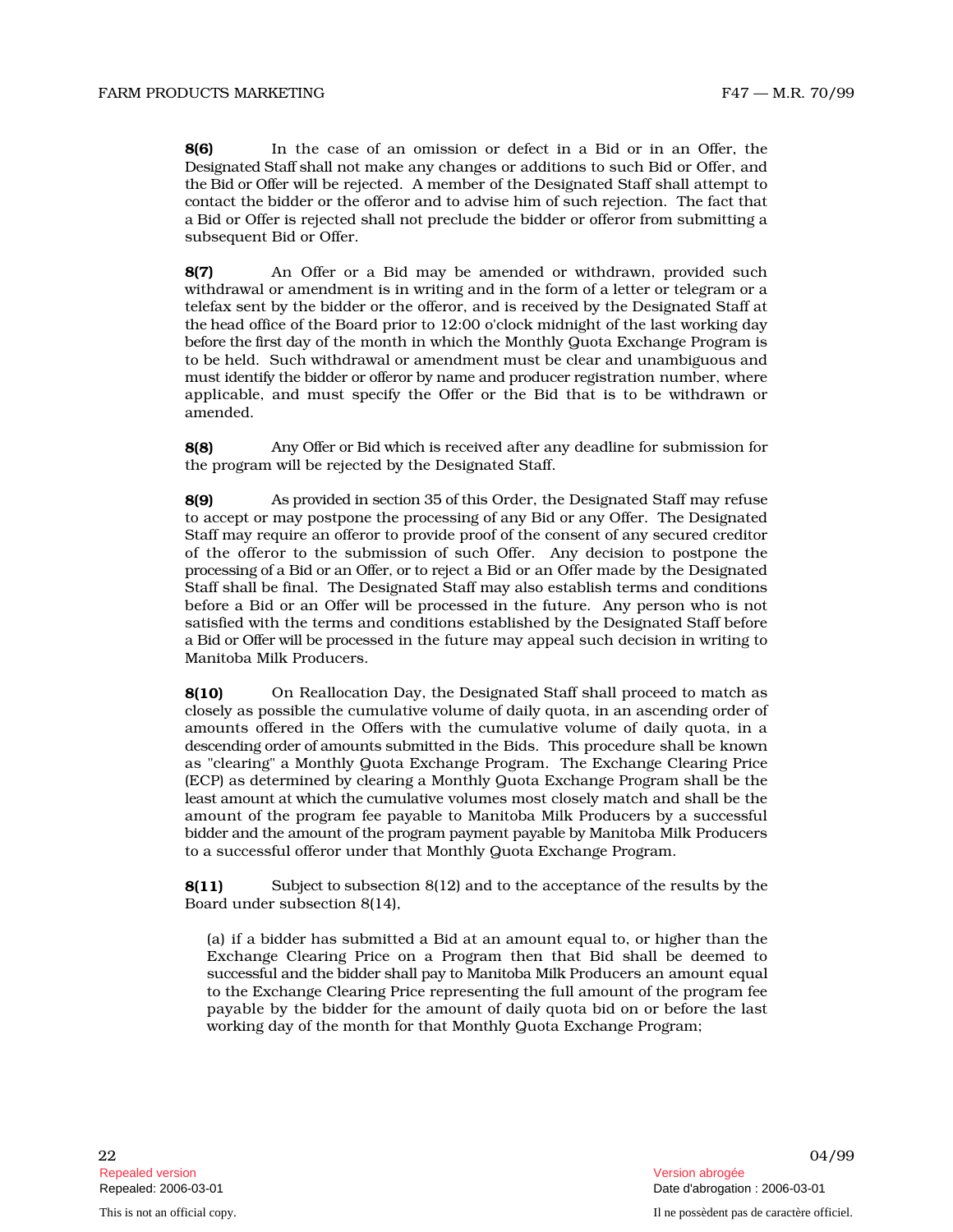of the month of that Monthly Quota Exchange Program.

The Designated Staff shall contact each successful bidder and advise the bidder of the amount to be paid to Manitoba Milk Producers on or before the last working day of the month of the Monthly Quota Exchange Program.

In an advocation in the solution of an amount equal to sell with a solution of the results of the sell of the selling term in the one of the syle of the state of the state in the control of the state and the state of the 8(12) Upon the clearing of a Monthly Quota Exchange Program, if it is determined by the Designated Staff that, at the Exchange Clearing Price, the cumulative volume of daily quota in the Bids exceeds the cumulative volume of daily qu o ta in the O ffers, the Designated Staff shall add to the Monthly Quota Exchange Program on behalf of the Reserve, at the Exchange Clearing Price, an amount of daily quota sufficient to balance the amount offered and the amount bid; or, at the o p tion of the Designated Staff, the successful bidders shall be deemed to have bid, at the Exchange Clearing Price, a percentage of their Bid, based on the ratio of the daily quota comprising the successful Offers to the daily quota comprising the successful Bids.

8(13) Upon the clearing of a Monthly Quota Exchange Program, if it is determined by the Designated Staff that, at the Exchange Clearing Price, the cumulative volume of daily quota in the Offers exceeds the cumulative volume of daily quota in the Bids, the Designated Staff may bid, on behalf of the Reserve, at the Exchange Clearing Price for any excess daily quota; or, at the option of the Designated Staff, the successful offerors shall be deemed to have offered, at the Exc h an ge C l earing Price, a percentage of their Offer, based on the ratio of the daily qu o ta comprising the successful Bids to the daily quota comprising the successful Offers.

8(14) Following the conduct of a Monthly Quota Exchange Program, the Designated Staff shall report to Manitoba Milk Producers the number of Bids rece ive d, the n u mb er of Offe rs rece ive d, the n u mber of kilograms of butterfat per day and the amounts bid or offered in each Bid or Offer, together with the Exchange Clearing Price and particulars of the successful Bids and successful Offers. The B o ard will review such report and if satisfied, in its sole discretion, that there have been no irregularities or deficiencies in the operation of the Monthly Quota Exchange Program, Manitoba Milk Producers may pass a resolution to accept such results.

8(15) Following the acceptance of the result of a Monthly Quota Exchange Program, Manitoba Milk Producers will pass a resolution to allot daily quotas to successful bidders and to cancel daily quota of successful offerors in order to implement such results.

8(16) The all o tm e nt and c ancell ation of daily quotas will be effective as of the first day of the month following the month in which the Monthly Quota Exchange Program was conducted.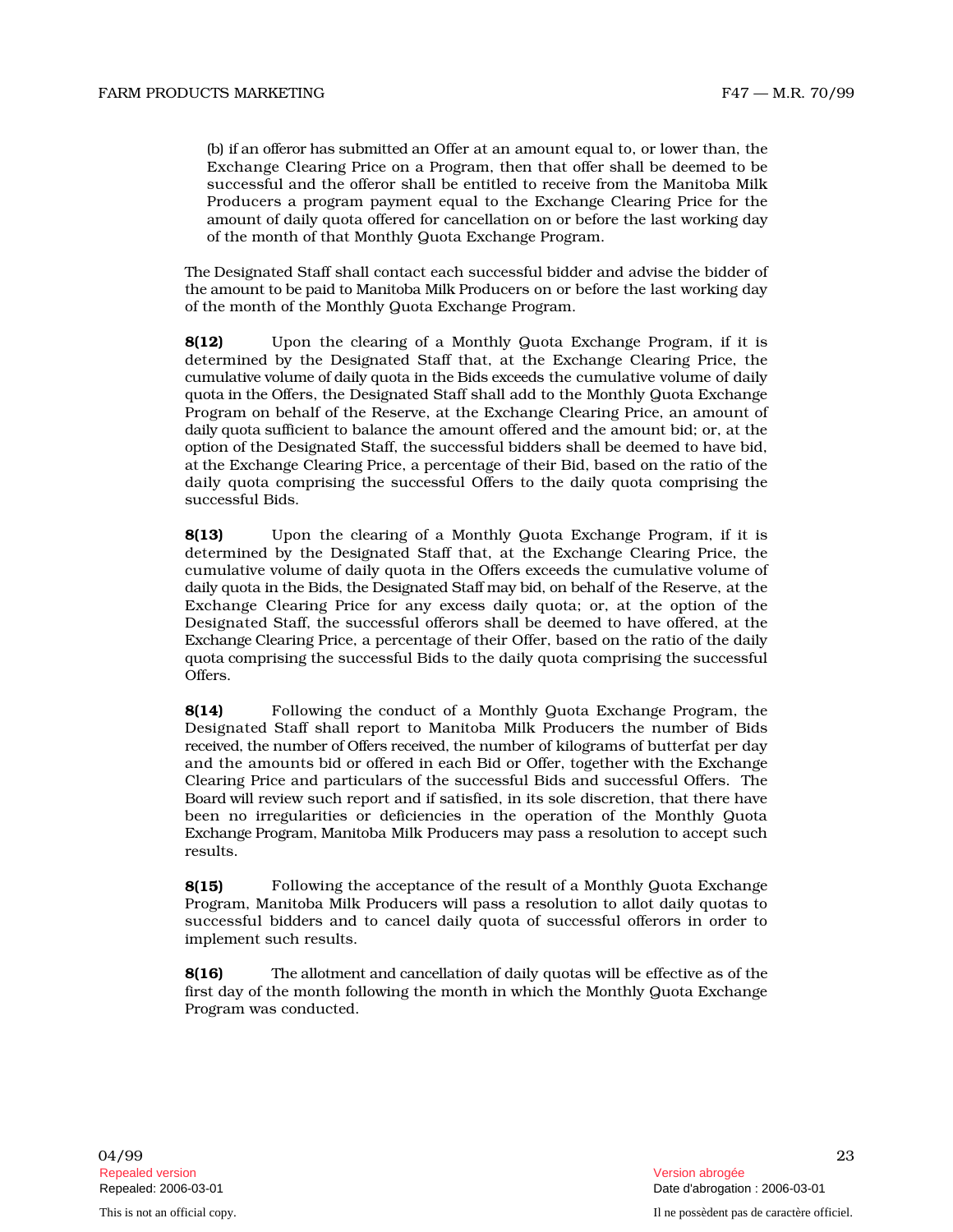8(17) Following the Board's consideration of the results of a Monthly Quota Exchange Program, each participant in the Monthly Quota Exchange Program will be advised in writing by the Designated Staff whether his Offer or Bid was successful.

8(18) Fail u re by a b idd er to pay the Exchange Clearing Price on or before the l ast working day of the month of a Monthly Quota Exchange Program shall entitle the Designated Staff to cancel the Bid whereupon that daily quota shall be credited to the Reserve. The Manitoba Milk Producers may offer to cancel any daily quota in the Reserve on a future Monthly Quota Exchange Program. Additionally, any failure by a bidder to pay the Exchange Clearing Price in accordance with the terms hereof shall be grounds to prohibit the bidder from participating in any subsequent Monthly Quota Exchange Program.

# Limits on Bids and Offers

 $9(1)$ Offer which would result in the remaining daily quota allocated to that offeror being reduced to a level below 1 kilogram of butterfat per day will be r ejec t ed by the Designated Staff. Any offeror allotted a daily quota of 1 kilogram of butterfat per day or less must offer to cancel all such daily quota to be eligible to be an offeror on a Monthly Quota Exchange Program. No Bid of less than one-tenth of a kilogram of butterfat per day will be processed.

9(2) M o re th an o ne Bid and more than one Offer may be made on the same Monthly Quota Exchange Program by the same person.

A bidder shall not be allowed to be an offeror on the same Monthly Quota Exchange Program and neither the Bid nor the Offer will be processed.

# Program fund

10(1) All program fees paid to Manitoba Milk Producers by successful bidders will be allocated to the Program Fund.

10(2) All p r o gram p aym e nts made by Manitoba Milk Producers to successful offerors will be paid from the Program Fund.

# Information

11 M anitoba Milk Producers will forward to each registered producer in a form approved by the Manitoba Council, within 15 days following the acceptance of the results of a Monthly Quota Exchange Program by Manitoba Milk Producers, the results of such Program.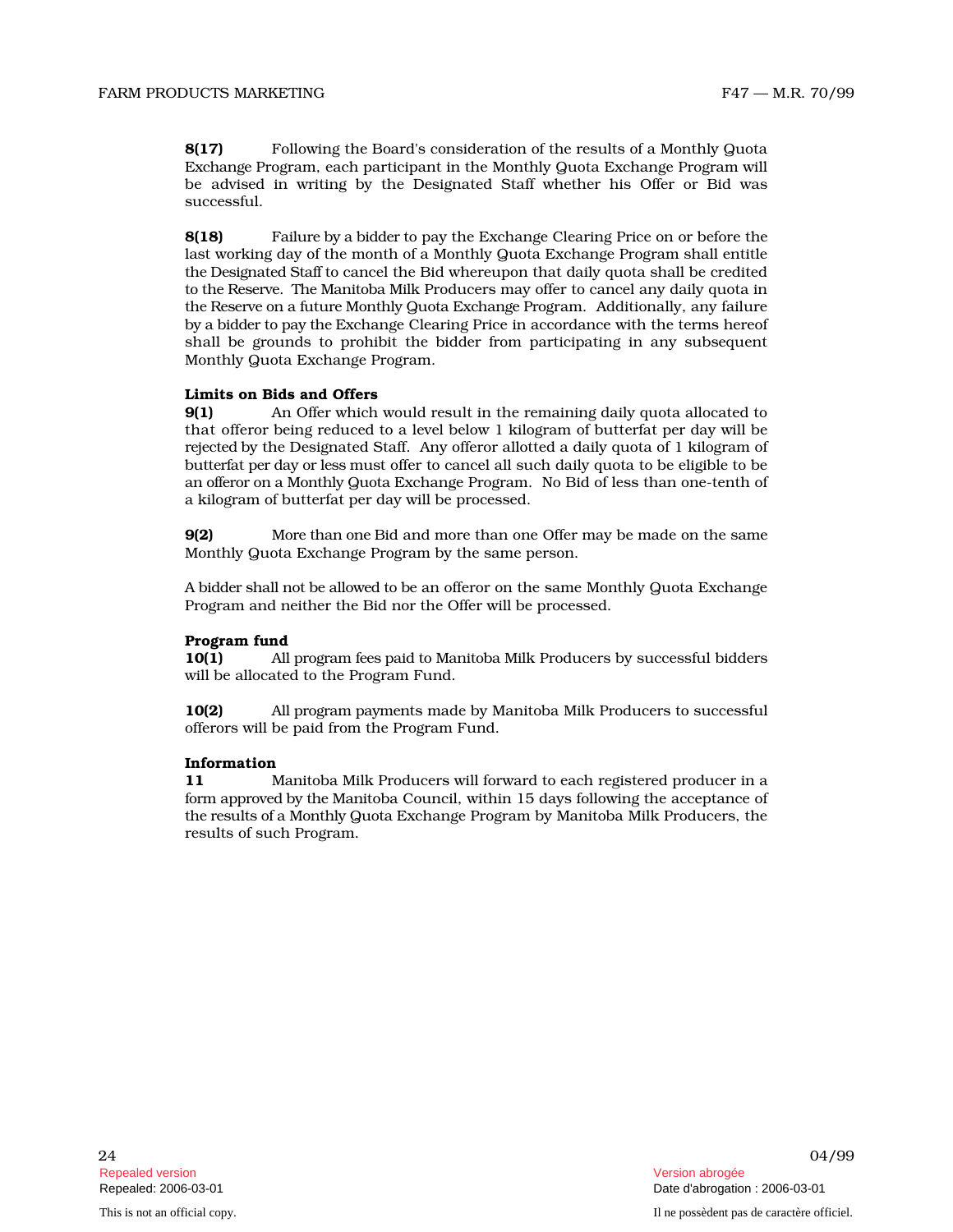# SCHEDULE "B"

## CREAM CONVERSION SYSTEM

## Definitions

1 In this Schedule

"conversion date" for an approved person means the first day of a month designated by the Board for that person;

"**Cream Plan**" means the *Cream Marketing Plan Regulation, being Manitoba* Regulation 97/96;

"eligible applicant" means a licensed cream producer who

(a) has met the criteria set out in clause 3(a) and 3(b) of the Order,

(b) has been allotted a market sharing quota equal to at least 365 kilograms of butterfat per dairy year,

(c) is a resident of Manitoba, and

(d) will have had an interview with a representative of Manitoba Milk Producers involved in the administration of this Schedule prior to the conversion date;

**"licensed cream producer"** means an eligible applicant whose application under section 3 of this Schedule is approved by the Board.

# Application to be made

**2** An eligible applicant may make application for allotment of a quota under this Schedule as of a proposed conversion date. Every application shall be in wri ti ng in a fo rm prescribed by the Board and must be signed by the applicant and received at the head office of Manitoba Milk Producers at 36 Scurfield Boulevard, Winnipeg, Manitoba R3T 3N5 at least 60 days prior to the proposed conversion date.

# Basis of application

3 Each application under this Schedule shall be

(a) for the allotment of a daily quota of a minimum of 1 kilogram of butterfat per day (1 kilogram for each 363.64 kilograms of market sharing quota allotted to that applicant under the Cream Plan); and

(b) deemed to be a request by the applicant under the Cream Plan that, upon acceptance of such application, the Board cancel the market sharing quota allotted to that applicant under the Cream Plan.

# Approval of applicants

4 Manitoba Mil k Producers will, from time to time, consider applications received under section 3 and, upon approval of any such application, will designate the conversion date for such applicant.